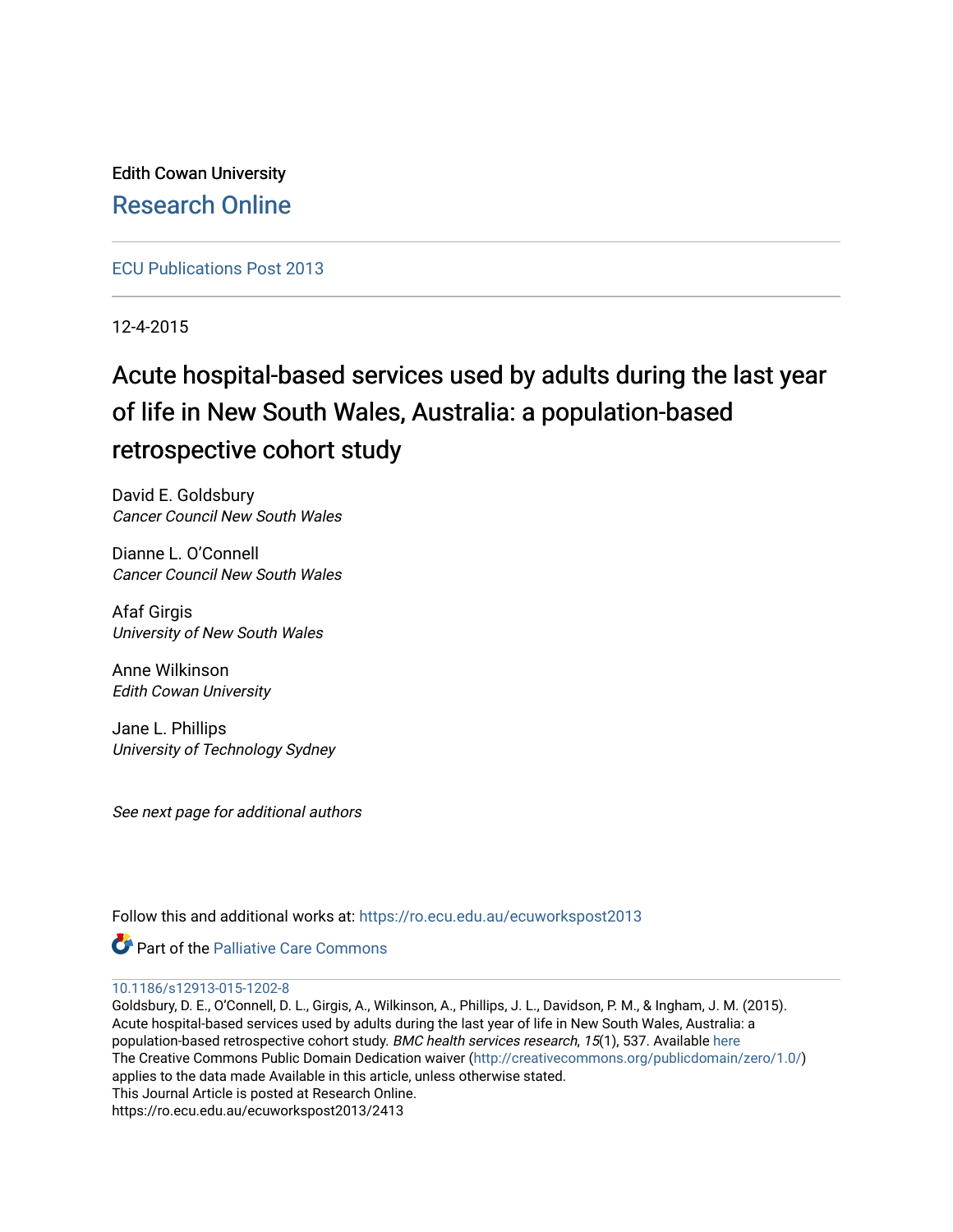# Authors

David E. Goldsbury, Dianne L. O'Connell, Afaf Girgis, Anne Wilkinson, Jane L. Phillips, Patricia M. Davidson, and Jane M. Ingham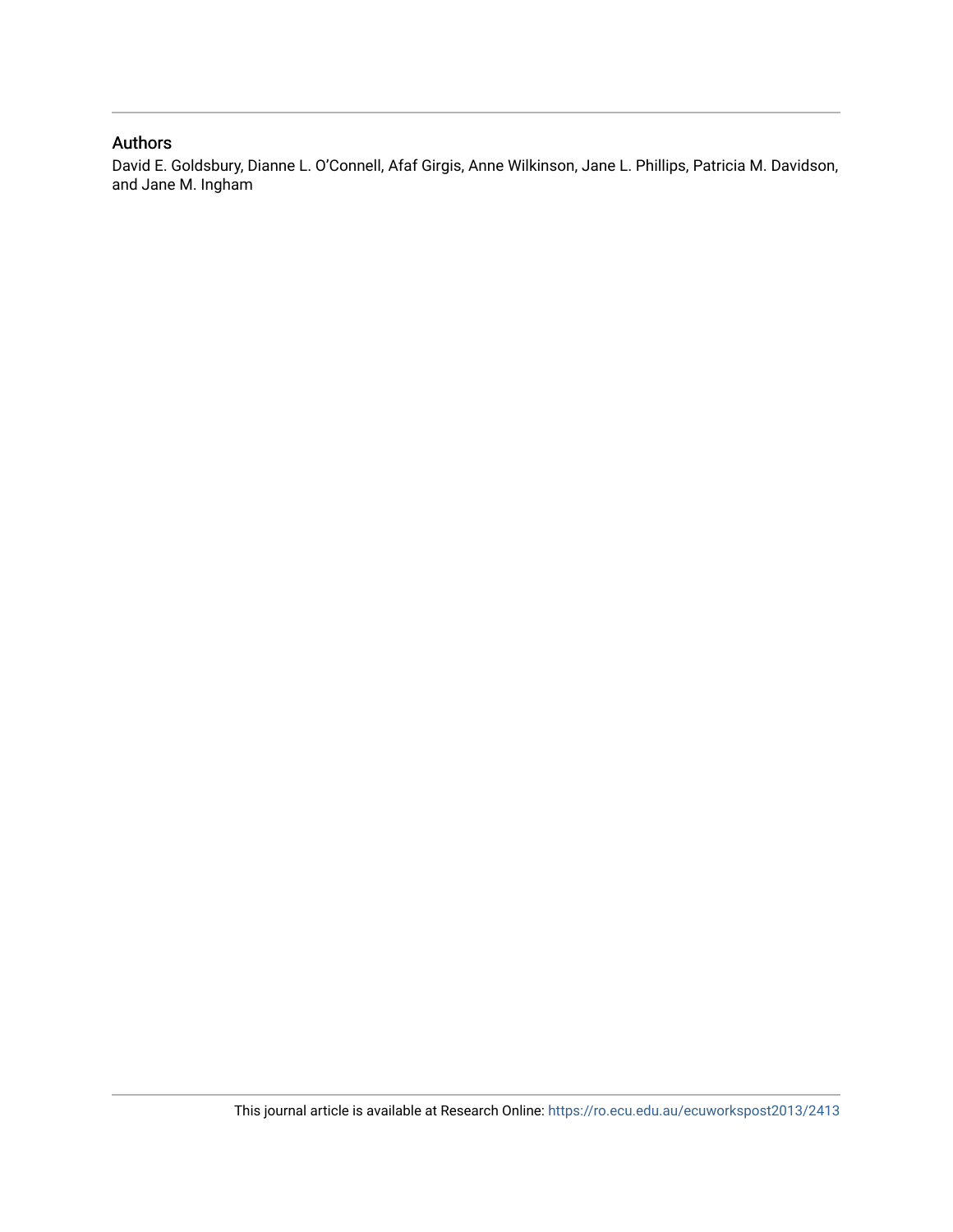# **RESEARCH ARTICLE External Structure of the Contract Open Access**



# Acute hospital-based services used by adults during the last year of life in New South Wales, Australia: a population-based retrospective cohort study

David E. Goldsbury<sup>1</sup>, Dianne L. O'Connell<sup>1,2,3\*</sup>, Afaf Girgis<sup>4</sup>, Anne Wilkinson<sup>5</sup>, Jane L. Phillips<sup>6</sup> , Patricia M. Davidson<sup>7</sup> and Jane M. Ingham<sup>8,9</sup>

# Abstract

Background: There is limited information about health care utilisation at the end of life for people in Australia. We describe acute hospital-based services utilisation during the last year of life for all adults (aged 18+ years) who died in a 12-month period in Australia's most populous state, New South Wales (NSW).

Methods: Linked administrative health data were analysed for all adults who died in NSW in 2007 (the most recent year for which cause of death information was available for linkage for this study). The data comprised linked death records (2007), hospital admissions and emergency department (ED) presentations (2006–2007) and cancer registrations (1994–2007). Measures of hospital-based service utilisation during the last year of life included: number and length of hospital episodes, ED presentations, admission to an intensive care unit (ICU), palliative-related admissions and place of death. Factors associated with these measures were examined using multivariable logistic regression.

Results: Of the 45,749 adult decedents, 82 % were admitted to hospital during their last year of life: 24 % had >3 care episodes (median 2); 35 % stayed a total of >30 days in hospital (median 17); 42 % were admitted to 2 or more different hospitals. Twelve percent of decedents spent time in an ICU with median 3 days. In the metropolitan area, 80 % of decedents presented to an ED and 18 % had >3 presentations. Overall 55 % died in a hospital or inpatient hospice. Although we could not quantify the extent and type of palliative care, 24 % had mention of "palliative care" in their records. The very elderly and those dying from diseases of the circulatory system or living in the least disadvantaged areas generally had lower hospital service use.

Conclusions: These population-wide health data collections give a highly informative description of NSWhospital-based end-of-life service utilisation. Use of hospital-based services during the last year of life was common, with substantial variation across sociodemographic groups, especially defined by age, cause of death and socioeconomic classification of the decedents' place of residence. Further research is now needed to identify the contributors to these findings. Gaps in data collection were identified - particularly for palliative care and patient-reported outcomes. Addressing these gaps should facilitate improved monitoring and assessment of service use and care.

Keywords: End-of-life care, Terminal care, Palliative care, Hospitalisation, Emergency department presentations, Resource utilisation, Linked administrative health data

<sup>2</sup>Sydney School of Public Health, University of Sydney, Sydney, Australia Full list of author information is available at the end of the article



© 2015 Goldsbury et al. Open Access This article is distributed under the terms of the Creative Commons Attribution 4.0 International License [\(http://creativecommons.org/licenses/by/4.0/](http://creativecommons.org/licenses/by/4.0/)), which permits unrestricted use, distribution, and reproduction in any medium, provided you give appropriate credit to the original author(s) and the source, provide a link to the Creative Commons license, and indicate if changes were made. The Creative Commons Public Domain Dedication waiver [\(http://creativecommons.org/publicdomain/zero/1.0/](http://creativecommons.org/publicdomain/zero/1.0/)) applies to the data made available in this article, unless otherwise stated.

<sup>\*</sup> Correspondence: [dianneo@nswcc.org.au](mailto:dianneo@nswcc.org.au) <sup>1</sup>

<sup>&</sup>lt;sup>1</sup> Cancer Research Division, Cancer Council New South Wales, Sydney, Australia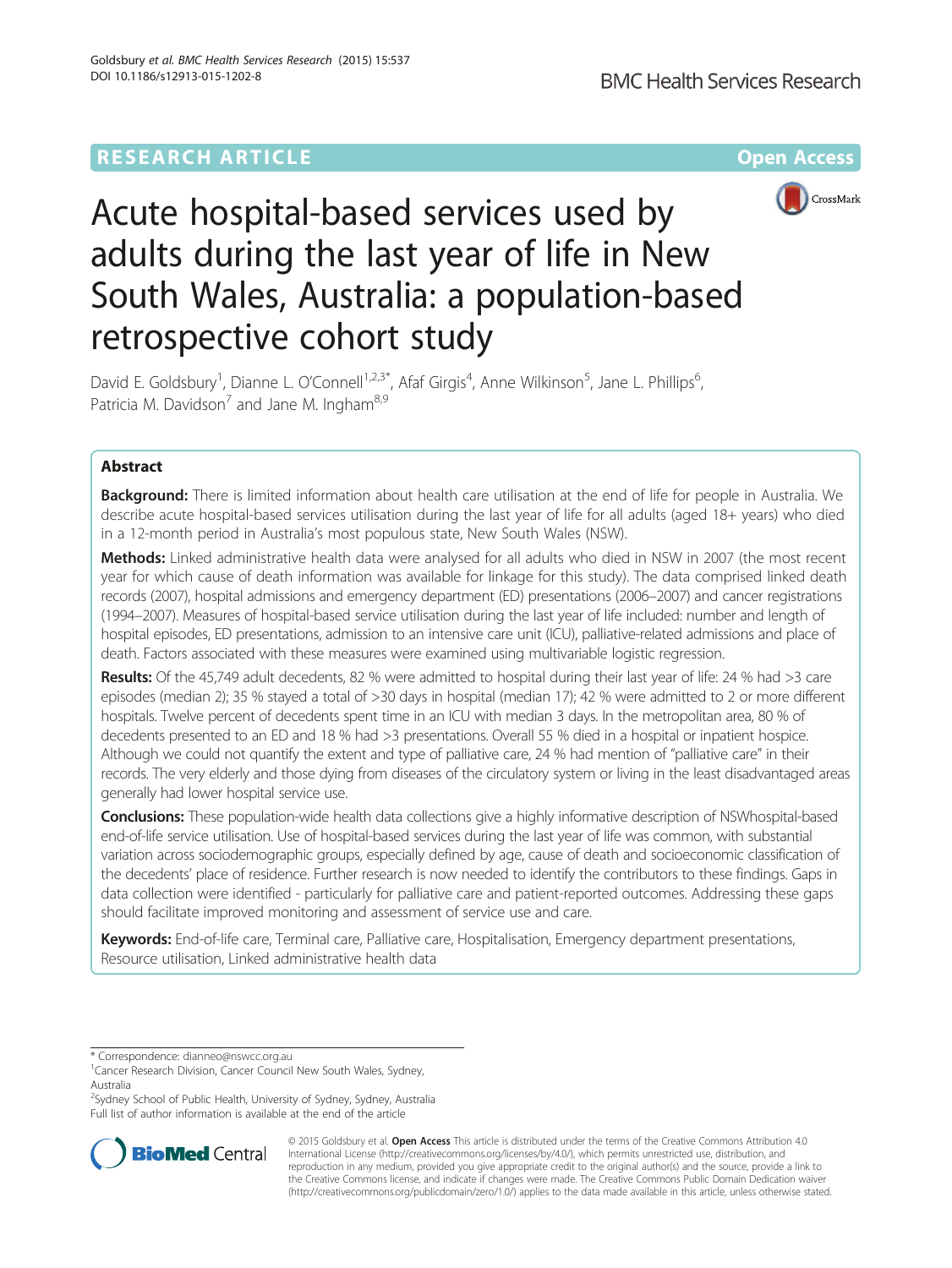#### Background

As with many developed countries around the world, the Australian population is expanding and ageing [\[1](#page-14-0)]. These demographic changes have resulted in increasing demands for health services at the end of life, but to date there is little comprehensive information about the hospital-based experiences of Australians at the end of life, particularly in the most populous state, New South Wales (NSW) [\[2](#page-14-0)]. Furthermore, no state-wide populationbased studies have described emergency department (ED) presentations or time spent in intensive care at the end of life in NSW. This leaves a substantial information gap for those who need to plan and provide services for endof-life care.

One previous population-based study in NSW described place of death for people who died from cancer [\[3](#page-14-0)], and a recent report described ED use after a cancer diagnosis and prior to death [\[4](#page-14-0)]. Another NSW study focused on hospital costs for decedents aged 65 years or more [[5](#page-14-0)]. The only state-wide study in Australia that covered endof-life hospital use (other than costs) for all decedents was about place of death, conducted in Western Australia for deaths between July 2000 and December 2002 [\[6](#page-14-0)]. Other studies focusing on hospital use at the end of life were restricted to specific diseases or age groups or surveys of carers of decedents [e.g. [\[7](#page-14-0)–[11](#page-14-0)]]. Population-based studies in other countries have also focused on end-of-life care for specific diseases, particularly cancer [\[12\]](#page-14-0). Place of death has been reported for the whole population in many countries [e.g.[\[13](#page-15-0)–[15](#page-15-0)]], however the substantial variation recorded by geography and causes of death underscores the importance of having comprehensive local information.

The aim of this study was to describe patterns of use of acute hospital-based health services by NSW adult residents during their last year of life using linked, routinely collected administrative health data. We present a number of measures based on previous studies [\[12\]](#page-14-0) and discussed with key stakeholders in the health system, in response to an identified need for information relating to patients' experiences at the end of life. These data will provide a baseline for future work related to end-of-life care. All adults who died in NSW in 2007 were included (as of May 2015 this was the most recent year for which cause of death information was available for all decedents).

#### Methods

# Data sources and record linkage

This is a retrospective population-based record linkage study using a number of administrative health data collections, as described in detail previously [[2](#page-14-0)]. Data were collated and analysed using privacy-preserving principles. From the NSW Register of Births, Deaths and Marriages (RBDM), we identified all people who died in NSW during the 2007 calendar year. Coded causes of death were

obtained for these people from the Australian Bureau of Statistics (ABS) Mortality data. We also obtained information about their hospitalisations between January 2006 and December 2007 from the NSW Admitted Patient Data Collection (APDC), information on their presentations to EDs for the same period through the NSW Emergency Department Data Collection (EDDC), and information on any cancer diagnoses for these people between January 1994 and December 2007 from the NSW Central Cancer Registry (CCR). Probabilistic linkage of records in these data sets was carried out by the Centre for Health Record Linkage (CHeReL) using privacy-preserving methods [[16](#page-15-0)]. The NSW Population and Health Services Research Ethics Committee approved the study and the linkage process.

As described previously, during the study period the EDDC contained information for 46 % of the 185 EDs in NSW, accounting for 81 % of ED attendances in the state [\[2](#page-14-0)]. We restricted our analysis of ED presentations to decedents from the "Greater Sydney Area" as we believe there is sufficiently complete information on their presentations to EDs. This area covered the Central Coast, Illawarra Shoalhaven, Nepean Blue Mountains, Northern Sydney, South Eastern Sydney, South Western Sydney, Sydney and Western Sydney Local Health Districts, accounting for 62 % of NSW adult deaths.

#### Characteristics of decedents

Personal characteristics available from the data sources included age at death, sex, marital status, country of birth, need for interpreter service, and causes of death. Based on the local government area of residence at the time of death, decedents were assigned to a socioeconomic status quintile using the ABS index of relative disadvantage [\[17](#page-15-0)] and a category for accessibility to services as defined by the Accessibility/Remoteness Index for Australia (ARIA+) [[18](#page-15-0)]. We restricted our analysis to people aged 18 years or more at death. Cause of death was taken from the ABS 'underlying cause of death' field but each person could also have up to 20 contributing causes of death recorded. Cause of death was available as a 4-character code using the International Classification of Diseases 10th revision (ICD-10).

### Measures of hospital-based service utilisation

We generated indicators of hospital-based service utilisation for each person during the 365 days prior to death, including the number and length of hospital admissions, the number of ED presentations, the amount of time spent in an intensive care unit (ICU), admissions for which the hospital record documented some aspect of palliative care, procedures recorded in hospital and place of death. To assess hospitalisations for cases, we aggregated hospital admission records with overlapping dates to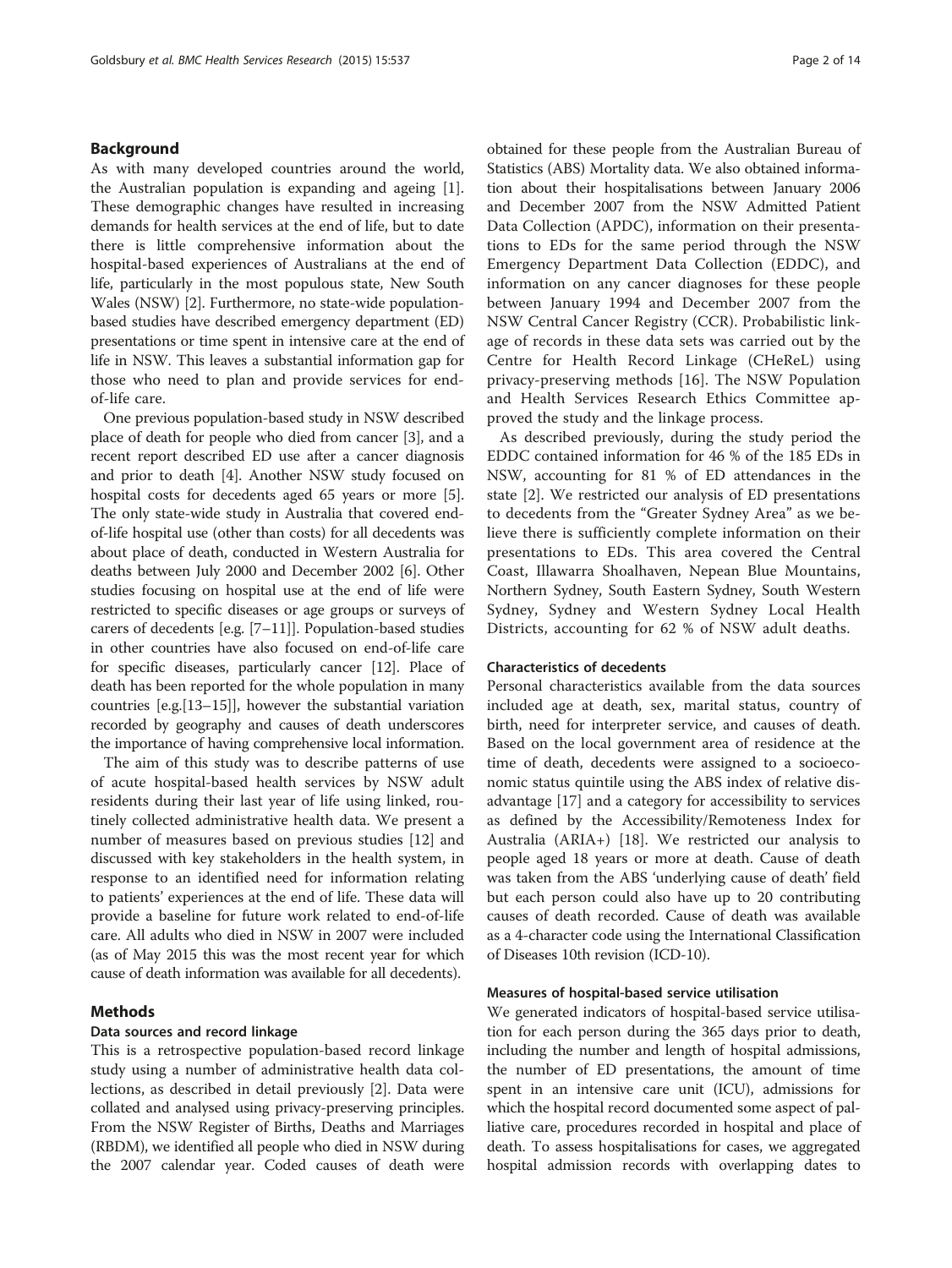represent one hospital episode. Each measure was selected from those reported previously [[12](#page-14-0)] and in response to needs identified through consultation with health service leaders, administrators and policy makers. Data on the costs of care are not reported in our study due to the focus being on the patients' experiences at the end of life.

Several fields in the APDC were used to create two indicators of use of palliative-related services during an admission. The first indicator captured people who were clearly documented as having been seen by a specialist palliative care team, based on admissions with a specific flag indicating that the person saw a palliative team, or having an admission to any of the five stand-alone inpatient hospices in NSW. The second indicator covered all identifiable admissions potentially related to palliative care and comprised all admissions captured in the first indicator, together with those where the service unit type was classified as a palliative care bed, admissions where the service category or service related group or a diagnosis code indicated palliative care (indicating palliative care was the reason for admission or a factor that could have impacted on the hospital stay), and admissions where the person was flagged as being referred to a palliative care team or palliative unit or an inpatient hospice. Thus the second indicator included individuals whose admission may have involved the delivery of palliative care. That stated, in this group it was not clear that the palliative care was delivered by a specialist palliative care service and may have been delivered by another medical team.

People were flagged as having been admitted to an ICU based on evidence in the APDC that a number of hours were spent in intensive care during an admission. The information provided did not allow us to determine whether the person was in an ICU at the time of death, or on the day of death.

Deaths in hospitals or EDs were identified using the arrival/separation status recorded in the APDC and EDDC. Deaths in hospices were only identifiable for the five stand-alone inpatient hospices in NSW that have individual institution codes. Hospice units or beds that are co-located within a hospital do not have a separate institution code so deaths occurring in them have the hospital recorded as the place of death. The CCR also recorded place of death as hospital, inpatient hospice, nursing home, or the person's home, but such detailed data were not available for deaths that were not noted in the CCR. For those with a CCR record who were not flagged in the APDC or EDDC as having died in a hospital or inpatient hospice, place of death was taken as that recorded in the CCR.

#### Data analysis

Measures of hospital utilisation from the APDC were analysed for all adult decedents and those related to ED

presentations were restricted to decedents from the Greater Sydney Area. These measures were selected in consultation with key stakeholders in the health services, who expressed an interest in identifying frequent users of the health system based on reasonable and clinically relevant cut-points, rather than identifying factors potentially associated with a person having one additional unit of health service use (e.g. one more day in hospital). The indicators of hospital utilisation during the last year of life were: being in the highest quartile of the distribution for the number of hospital episodes (>3), being in the highest quartile for number of days in hospital (>42 days), being in the highest quartile for number of ED presentations  $(>3)$ , the two indicators for palliative care, admission to ICU, being admitted to (or having an ED presentation at) three or more different hospitals, and dying in a hospital or inpatient hospice. Key patient characteristics associated with each of these indicators were examined using multivariable logistic regression including: age at death (18–59, 60–79, 80–89, 90+ years), sex, country of birth (Australia, other), accessibility/remoteness of place of residence (major cities, inner regional, outer regional/remote/very remote), socioeconomic status quintile of place of residence, and cause of death (diseases of the circulatory system, cancer, other causes, unknown). A sensitivity analysis was undertaken for each of these measures by excluding all people who died from external causes (including falls, self-harm, traffic accidents), as this group is likely to have a very different health care experience at the end of life. For analyses of ED presentations, accessibility/remoteness of place of residence was restricted to major city and inner regional areas.

Marital status and need for interpreter service were only available from APDC and EDDC records, so this information was not available for decedents who did not have linked records in either of these data sets. We therefore could not include these variables in the logistic regression models for hospital/ED use. Similarly, for decedents who did not have linked records in the ABS Mortality data or CCR we could obtain demographic information only if they had a record in the APDC or EDDC, and thus the 3 % of decedents with unknown cause of death were excluded from the logistic regression analyses. All analyses were carried out in SAS version 9.3 (SAS Institute Inc, Cary, North Carolina, US).

# Results

There were 45,761 people aged 18 years or more who died in NSW in 2007. We excluded 12 decedents who had hospital admission records or ED presentation records that could not be reconciled with their date of death (e.g. multiple admissions after date of death), as these cases were likely to reflect incorrect dates recorded or incorrect linkages. For the remaining 45,749 decedents,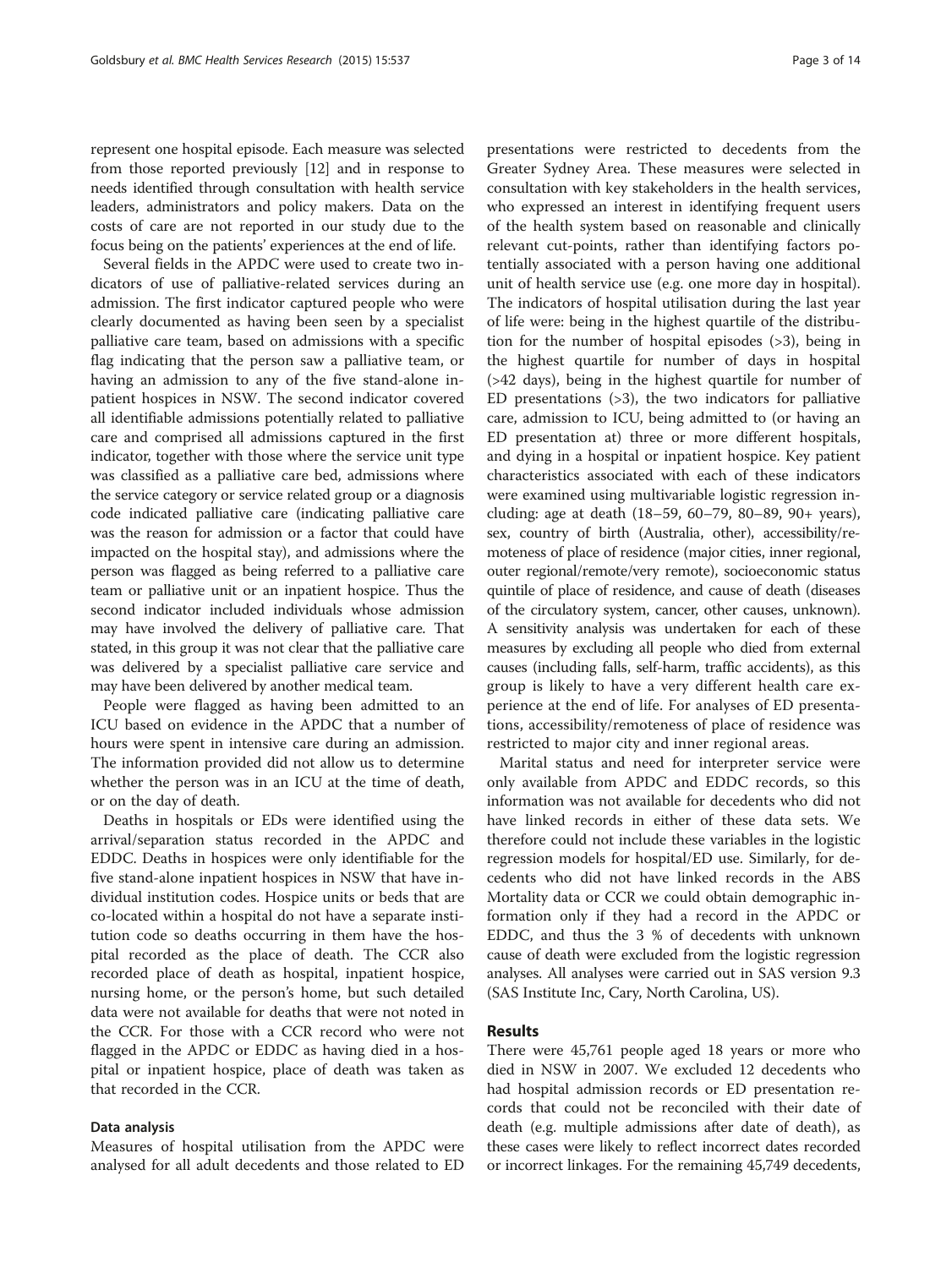median age at death was 80 years (interquartile range [IQR] 70–87). The most common underlying causes of death were diseases of the circulatory system (34 % of all deaths) and neoplasms (29 %) (Table 1). As described previously [\[2\]](#page-14-0), the next most common disease group (diseases of the respiratory system) accounted for only 8 % of deaths, and so in the analysis all other known causes of death have been grouped together.

# Hospital episodes of care

Eighty-two percent of decedents ( $n = 37,497$ ) had a hospitalisation recorded in the APDC during their last year of life. After aggregating hospital admission records with overlapping dates to represent one hospital episode, the median number of episodes for each person was 2 (IQR 1–3) (Fig. [1\)](#page-6-0) and the median length of each episode was 3 days (IQR 1–10). During the last year of life, the median time in hospital was 17 days per person (IQR 3–42) and 35 % of decedents spent more than 30 days in hospital (Fig. [2](#page-6-0)). Among 37,567 decedents aged 65 years and older, 83 % had at least one hospitalisation in their last year of life.

In terms of proximity to death, 59 % of decedents had at least one hospital admission in their last week of life, 66 % in the last month, 73 % in the last 3 months and 77 % in the last 6 months of life (Fig. [3](#page-7-0)). Restricting analyses to those resident in the Greater Sydney Area only (the region for which ED presentations were comprehensively recorded), these proportions each increased by 1 %.

ED: Emergency Department. The source of referral for hospital admissions in the last year of life was an ED for 41 % of hospital episodes, 39 % were referred by another medical practitioner, 7 % were from outpatient facilities, 3 % came from another hospital or a nursing home and 11 % were from other or unknown sources.

After examining the associations across the key patient characteristics, there were higher odds of having >3 hospital episodes for people who died from cancer compared with diseases of the circulatory system (adjusted odds ratio [aOR] 3.18, 95 % confidence interval [CI] 3.00–3.37), while it was less common for decedents aged 90 years or more or 80–89 years compared with 60–79 years (aOR 0.39, 95 % CI 0.36–0.42 and aOR 0.69, 95 % CI 0.65–0.72 respectively) (Table [2\)](#page-8-0). Similarly, spending more than 42 days in hospital in the last year of life was more common among people who died from cancer compared with diseases of the circulatory system (aOR 2.17, 95 % CI 2.06–2.30), while it was less common for decedents aged 90 years or more or 18–59 years compared with 60–79 years (aOR 0.65, 95 % CI 0.61–0.70 and aOR 0.76, 95 % CI 0.71–0.82 respectively) (Table [2](#page-8-0)). Other statistically significant differences were observed but as the odds ratios were relatively close to 1 they were not considered to be clinically important. Excluding day-

| <b>Table 1</b> Characteristics of decedents aged 18 years or more in |  |  |
|----------------------------------------------------------------------|--|--|
| NSW in 2007 ( $n = 45,749$ )                                         |  |  |

|                                    | No. of deaths | % of deaths |
|------------------------------------|---------------|-------------|
| Age at death                       |               |             |
| $18 - 59$                          | 5722          | 13          |
| $60 - 79$                          | 15,723        | 34          |
| $80 - 89$                          | 16,354        | 36          |
| $90+$                              | 7950          | 17          |
| Sex                                |               |             |
| Female                             | 22,422        | 49          |
| Male                               | 23,117        | 51          |
| Unknown                            | 210           | 0.5         |
| Country of birth                   |               |             |
| Australia                          | 33,862        | 74          |
| Other                              | 11,536        | 25          |
| Unknown                            | 351           | 1           |
| Marital status                     |               |             |
| Never married                      | 4120          | 9           |
| Married (including de facto)       | 18,262        | 40          |
| Widowed                            | 14,281        | 31          |
| Separated/Divorced                 | 2949          | 6           |
| Unknown                            | 6137          | 13          |
| Interpreter required               |               |             |
| No                                 | 36,522        | 80          |
| Yes                                | 1651          | 4           |
| Unknown                            | 7576          | 17          |
| Place of residence <sup>a</sup>    |               |             |
| Major cities                       | 30,901        | 68          |
| Inner regional                     | 10,990        | 24          |
| Outer regional                     | 3175          | 7           |
| Remote / Very remote               | 221           | 0.5         |
| Unknown                            | 462           | 1           |
| Socioeconomic status <sup>b</sup>  |               |             |
| Most disadvantaged quintile        | 9045          | 20          |
| Quintile 2                         | 10,207        | 22          |
| Quintile 3                         | 10,169        | 22          |
| Quintile 4                         | 7878          | 17          |
| Least disadvantaged quintile       | 7943          | 17          |
| Unknown                            | 507           | 1           |
| Cause of death                     |               |             |
| Diseases of the circulatory system | 15,500        | 34          |
| Cancer                             | 13,441        | 29          |
| Other causes                       | 15,226        | 33          |
| Cause of death not available       | 1582          | 3           |

for Australia

bUsing population-based quintiles of the Australian Bureau of Statistics' index of relative disadvantage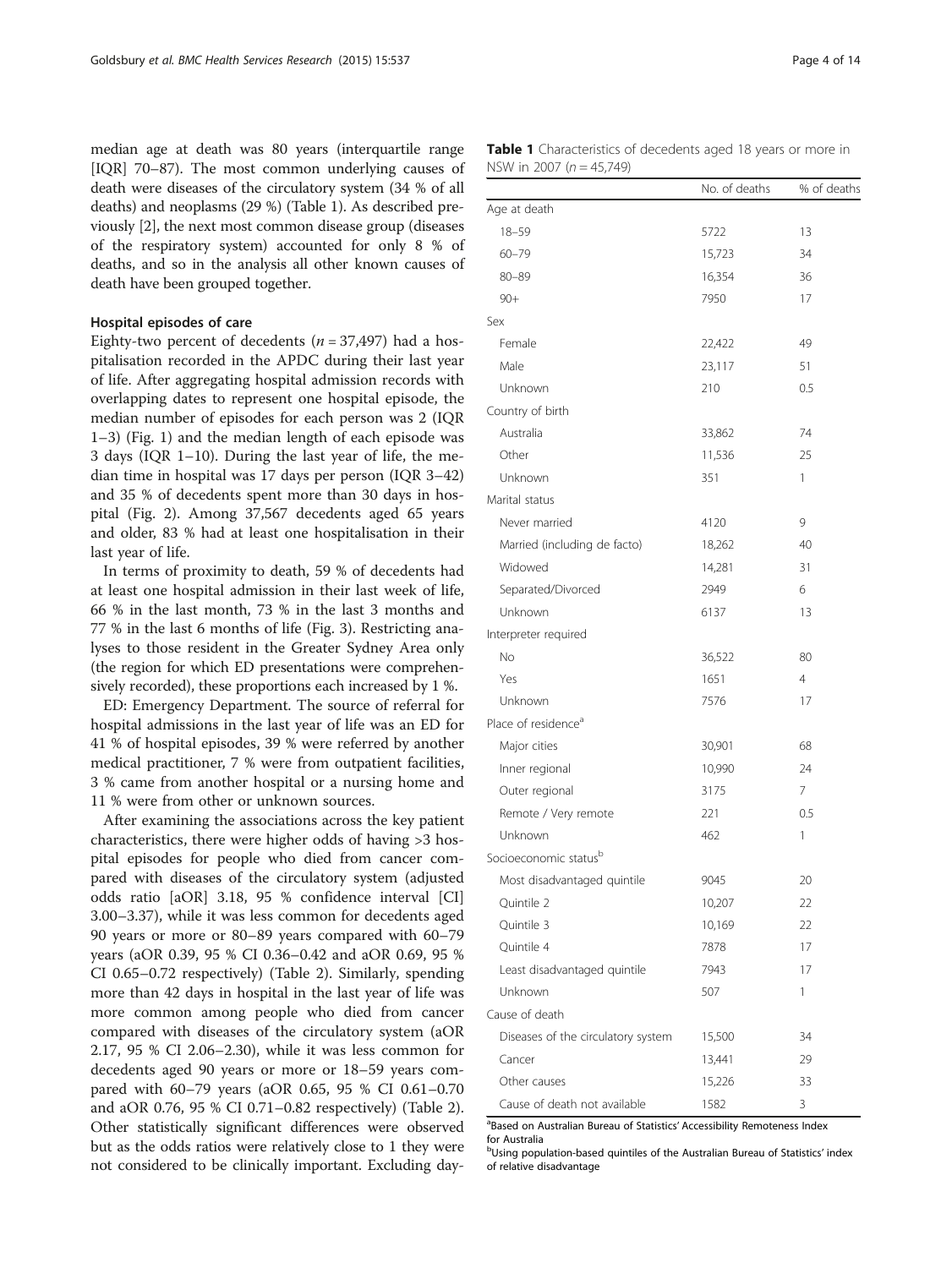<span id="page-6-0"></span>

only admissions for dialysis (recorded for 1 % of decedents) did not change these results.

#### Presentations to Emergency Departments

Among the 28,484 adults resident in the Greater Sydney Area who died in 2007, 80 % ( $n = 22,915$ ) had at least one ED presentation record during their last year of life. The median number of ED presentations was 1 (IQR 1–3) and the median duration of each ED presentation was 6 hours (IQR 4–9). Thirty percent of decedents presented to an ED in their final week of life and 52 % presented in their final month (Fig. [3\)](#page-7-0). Three percent of decedents were dead on arrival at their first and only presentation to ED during their last year of life. For adults resident in the Greater Sydney Area, 88 % had at least one hospital admission or ED presentation recorded during the last 12 months of life and 65 % during the final week.

Having >3 ED presentations (18 % of decedents) was more common for those from the most compared with the least disadvantaged areas (aOR 1.80, 95 % CI 1.63–1.99) and for people who died from cancer or other causes compared with circulatory system disease (aOR 1.33, 95 % CI 1.23–1.45 and aOR 1.30, 95 % CI 1.20–1.40 respectively), while it was less common for decedents aged 90 years or

more compared with 60–79 years (aOR 0.61, 95 % CI 0.55–0.68) (Table [3\)](#page-9-0). Decedents from inner regional areas were more likely to have >3 ED presentations (aOR 1.18, 95 % CI 1.04–1.34) than those from major cities. There were no other important associations with the key patient characteristics (Table [3\)](#page-9-0). The results were similar when ED presentations where the decedent was dead on arrival were excluded.

# Admissions to intensive care units

Twelve percent  $(n = 5274)$  of all adult decedents spent time in an ICU, with 87 % of these having only one ICU admission. Of those who had an ICU admission, the median time spent in ICU during the last year of life was 3 days (IOR 2–7). Six percent  $(n = 2890)$  of decedents died during a hospital admission that included time in ICU, although we cannot determine from the available data if death occurred while in the ICU. Of the key patient characteristics of interest, having time in an ICU was less common for decedents aged 90 years or more or 80–89 years compared with 60–79 years (aOR 0.14, 95 % CI 0.12–0.17 and aOR 0.46, 95 % CI 0.42–0.49 respectively) and those from outer regional or remote areas compared with major cities (aOR 0.69, 95 % CI 0.61–0.79) (Table [2\)](#page-8-0). Compared with those who died

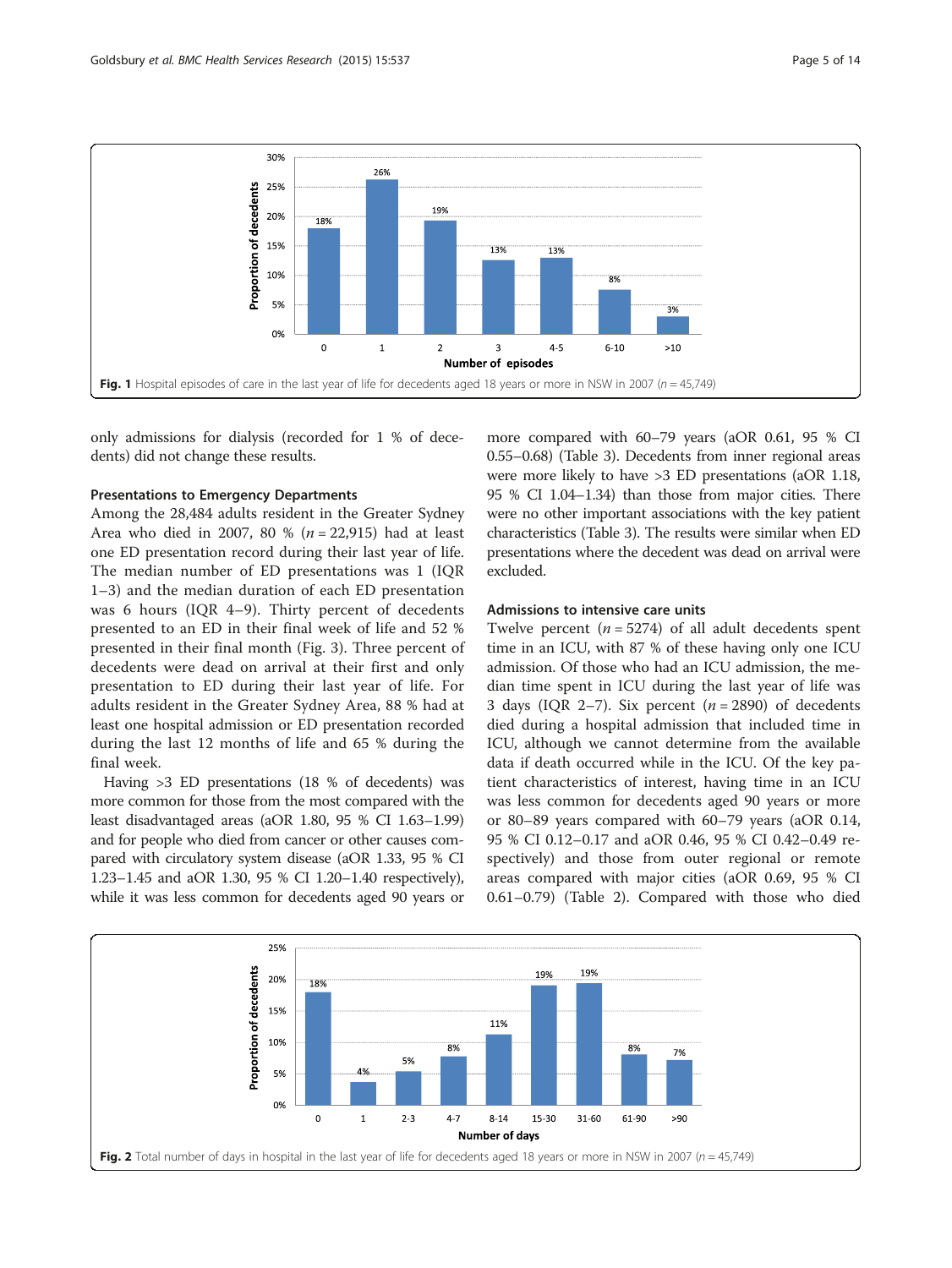<span id="page-7-0"></span>

from circulatory system diseases, people who died from other causes were more likely to be admitted to an ICU (aOR 1.21, 95 % CI 1.12–1.30) (Table [2](#page-8-0)).

# Palliative care

As described earlier, we developed two indicators for hospital-based or inpatient hospice-based palliative care utilisation in the last year of life: the first comprised inpatient admissions to inpatient hospices or hospital admissions flagged with "saw palliative team"; the second comprised any mention of current or future palliative care (including hospital and inpatient hospice admissions captured in the first indicator) or referral to an inpatient hospice (Table [4\)](#page-10-0). The first indicator captured 15 % of decedents during their last year of life, with just over half of these having only one hospital admission with palliative care recorded and 24 % were captured by the second indicator. The available data did not allow a clear determination of the level of palliative care expertise provided to decedents or the intensity of their palliative care needs.

Having a palliative care hospital admission was most common for people who died from cancer. For indicator 1, the odds were more than 10 times higher for people who died from cancer compared to circulatory system diseases (aOR 12.88, 95 % CI 11.81–14.05), and this indicator was less commonly present for decedents from outer regional or remote areas compared with major cities (aOR 0.36, 95 % CI 0.31–0.42) and decedents aged 90 years or more compared with aged 60–79 years (aOR 0.54, 95 % CI 0.49–0.61). Having any palliative-related record in the last year of life (Indicator 2) was again more common for people who died from cancer compared with circulatory system diseases (aOR 14.89, 95 %

CI 13.88–15.96), while it was less common for decedents aged 90 years or more compared with 60–79 years (aOR 0.56, 95 % CI 0.51–0.61) and decedents from the middle socioeconomic quintile compared with the least disadvantaged quintile (aOR 0.72, 95 % CI 0.66–0.79) (Table [5\)](#page-11-0).

### Changes in location of hospital care

Forty percent of decedents were admitted to only one hospital during their last year of life (including 20 % who had only one hospital admission); 26 % were admitted to two different hospitals and 15 % were admitted to three or more different hospitals. Of the key patient characteristics of interest, being admitted to three or more different hospitals was more common for people who died from cancer (28 %) compared with people who died from diseases of the circulatory system (10 %) (aOR 2.94, 95 % CI 2.75– 3.14) and those from the least disadvantaged areas (19 %) compared with the most disadvantaged areas (15 %) (aOR 1.36, 95 % CI 1.24–1.49), while it was less common for decedents aged 90 years or more (7 %) compared with 60–79 years (20 %) (aOR 0.47, 95 % CI 0.43–0.52) and people born outside of Australia (13 %) compared with Australian-born (16 %) (aOR 0.70, 95 % CI 0.65–0.74). The results were similar when admissions to inpatient hospices were excluded.

Combining hospital admissions and ED presentations for decedents from the Greater Sydney Area, 40 % were at only one hospital, 29 % at two different hospitals and 19 % at three or more different hospitals. The key patient characteristics associated with being at three or more hospitals in the Greater Sydney Area were similar to those for being admitted to three or more hospitals except for place of residence where it was more common for people from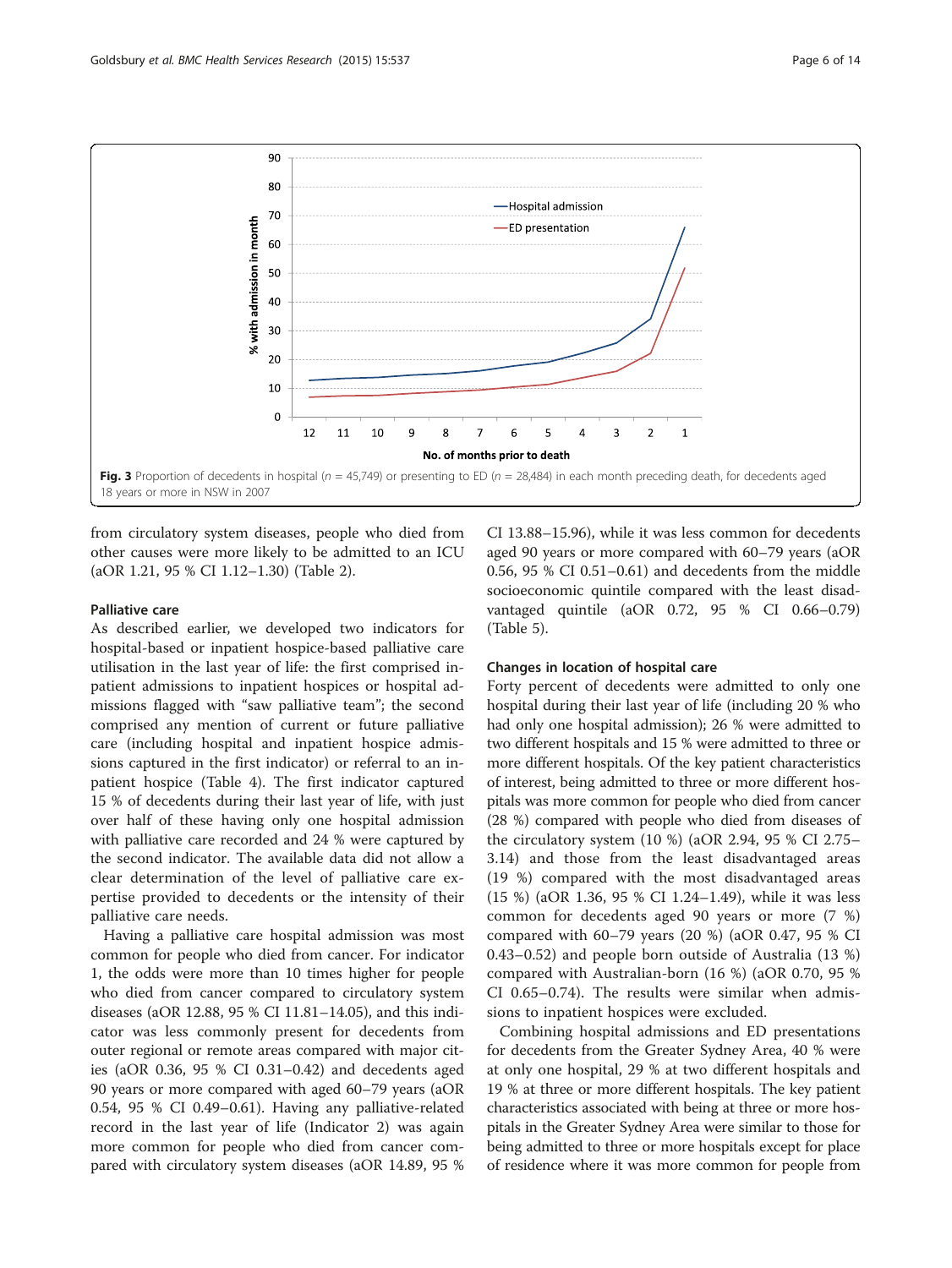|                                       |                  | >3 hospital episodes (24 %) |                          | >42 days in hospital (25 %) |                          | Spent time in ICU (12 %)        |                          |  |
|---------------------------------------|------------------|-----------------------------|--------------------------|-----------------------------|--------------------------|---------------------------------|--------------------------|--|
|                                       | No. of<br>deaths | $n$ (% within<br>category)  | Adjusted OR<br>(95 % CI) | $n$ (% within<br>category)  | Adjusted OR<br>(95 % CI) | $n$ (% within<br>category)      | Adjusted OR<br>(95 % CI) |  |
| Age at death                          |                  |                             | p < 0.0001               |                             | p < 0.0001               |                                 | p < 0.0001               |  |
| $18 - 59$                             | 5722             | 1660 (29)                   | $0.92$ $(0.86 - 0.99)$   | 1344 (23)                   | $0.76$ $(0.71 - 0.82)$   | 1018 (18)                       | $1.06(0.97 - 1.15)$      |  |
| $60 - 79$                             | 15,723           | 4979 (32)                   | 1.00 (reference)         | 4580 (29)                   | 1.00 (reference)         | 2608 (17)                       | 1.00 (reference)         |  |
| $80 - 89$                             | 16,354           | 3350 (20)                   | $0.69(0.65 - 0.72)$      | 4051 (25)                   | $0.92$ $(0.88 - 0.97)$   | 1413 (9)                        | $0.46$ $(0.42 - 0.49)$   |  |
| $90 +$                                | 7950             | 878 (11)                    | $0.39(0.36 - 0.42)$      | 1389 (17)                   | $0.65(0.61 - 0.70)$      | 235(3)                          | $0.14(0.12 - 0.17)$      |  |
| Sex                                   |                  |                             | p < 0.0001               |                             | $p = 0.02$               |                                 | p < 0.0001               |  |
| Female                                | 22,422           | 4645 (21)                   | 1.00 (reference)         | 5313 (24)                   | 1.00 (reference)         |                                 | 1.00 (reference)         |  |
| Male                                  | 23,117           | 6222 (27)                   | $1.19(1.14 - 1.25)$      | 6051 (26)                   | $1.05(1.01 - 1.10)$      | 3085 (13)                       | $1.14(1.07 - 1.21)$      |  |
| Unknown                               | 210              | 0(0)                        | Not included             | 0(0)                        | Not included             | 0(0)                            | Not included             |  |
| Country of birth                      |                  |                             | $p = 0.01$               |                             | p < 0.0001               |                                 | $p = 0.58$               |  |
| Australia                             | 33,862           | 8084 (24)                   | 1.00 (reference)         | 8566 (25)                   | 1.00 (reference)         | 3840 (11)                       | 1.00 (reference)         |  |
| Other                                 | 11,536           | 2783 (24)                   | $0.93(0.89 - 0.99)$      | 2798 (24)                   | $0.89(0.85 - 0.94)$      | 1432 (12)                       | $0.98(0.91 - 1.05)$      |  |
| Unknown                               | 351              | 0(0)                        | Not included             | 0(0)                        | Not included             | 2(1)                            | Not included             |  |
| Place of residence <sup>b</sup>       |                  |                             | $p = 0.04$               |                             | p < 0.0001               |                                 | p < 0.0001               |  |
| Major cities                          | 30,907           | 7527 (24)                   | 1.00 (reference)         | 7843 (25)                   | 1.00 (reference)         | 3797 (12)                       | 1.00 (reference)         |  |
| Inner regional                        | 10,990           | 2492 (23)                   | $0.92$ $(0.87 - 0.98)$   | 2571 (23)                   | $0.89(0.84 - 0.94)$      | 1090 (10)                       | $0.75(0.69 - 0.82)$      |  |
| Outer regional/Remote/<br>Very remote | 3396             | 830 (24)                    | $0.97(0.89 - 1.07)$      | 921 (27)                    | $1.06(0.97 - 1.16)$      | 373 (11)                        | $0.69$ $(0.61 - 0.79)$   |  |
| Unknown                               | 462              | 18(4)                       | Not included             | 29(6)                       | Not included             | 14(3)                           | Not included             |  |
| Socioeconomic status <sup>c</sup>     |                  |                             | p < 0.0001               |                             | $p = 0.01$               |                                 | p < 0.0001               |  |
| Most disadvantaged<br>quintile        | 9045             | 2234 (25)                   | $0.90(0.83 - 0.97)$      | 2309 (26)                   | $0.97(0.89 - 1.04)$      | 1338 (15)                       | $1.23(1.11 - 1.36)$      |  |
| Quintile 2                            | 10,207           | 2439 (24)                   | $0.83$ $(0.77 - 0.89)$   | 2485 (24)                   | $0.89(0.83 - 0.96)$      | 1091 (11)                       | $0.86$ (0.78-0.95)       |  |
| Quintile 3                            | 10,169           | 2251 (22)                   | $0.78$ $(0.72 - 0.84)$   | 2503 (25)                   | $0.92$ $(0.86 - 0.99)$   | 1065 (10)                       | $0.82$ (0.74-0.90)       |  |
| Ouintile 4                            | 7878             | 1874 (24)                   | $0.85(0.79 - 0.92)$      | 1938 (25)                   | $0.91(0.85 - 0.98)$      | 802 (10)                        | $0.75(0.68 - 0.83)$      |  |
| Least disadvantaged<br>quintile       | 7943             | 2043 (26)                   | 1.00 (reference)         | 2088 (26)                   | 1.00 (reference)         | 958 (12)                        | 1.00 (reference)         |  |
| Unknown                               | 507              | 26(5)                       | Not included             | 41 $(8)$                    | Not included             | 20(4)                           | Not included             |  |
| Cause of death                        |                  |                             | p < 0.0001               |                             | p < 0.0001               |                                 | p < 0.0001               |  |
| Circulatory system                    | 15,500           | 2341 (15)                   | 1.00 (reference)         | 2922 (19)                   | 1.00 (reference)         | 1540 (10)                       | 1.00 (reference)         |  |
| Cancer                                | 13,441           | 5465 (41)                   | 3.18 (3.00-3.37)         | 4685 (35)                   | 2.17 (2.06-2.30)         | $0.79(0.73 - 0.85)$<br>1514(11) |                          |  |
| Other known cause                     | 15,226           | 2797 (18)                   | $1.19(1.12 - 1.26)$      | 3447 (23)                   | 1.26 (1.19-1.33)         | 2032 (13)                       | $1.21(1.12 - 1.30)$      |  |
| Cause not known                       | 1582             | 264 (17)                    | Not included             | 310 (20)                    | Not included             | 188 (12)                        | Not included             |  |

<span id="page-8-0"></span>Table 2 Patient characteristics related to >3 hospital episodes, length of stay >42 days and time in ICU in the last year of life for people aged 18 years or more in NSW in 2007 ( $n = 45,749$ )<sup>a</sup>

OR odds ratio adjusted for all other factors in table, CI confidence interval

<sup>a</sup>These groups represent the top quartiles of the distributions for hospital episodes (>3) and length of stay in hospital (>42 days) during the last year of life

**bBased on Australian Bureau of Statistics' Accessibility Remoteness Index for Australia** Using population-based quintiles of the Australian Bureau of Statistics' index of relative disadvantage

inner regional areas (23 %) compared to those living in a major city (19 %) (aOR 1.33, 95 % CI 1.17–1.51).

## Place of death

Death was recorded as occurring in hospital for 52 % of decedents, including 4 % who died while in the ED. Another 4 % were recorded as dying in one of the five

recorded inpatient hospices, 5 % were dead on arrival to ED, while 0.4 % ( $n = 182$ ) were discharged from hospital on the date of their death and thus were not recorded as dying in hospital. After including information from the CCR, place of death was still unknown for around onethird of all decedents but we can conclude that they most likely died outside of hospital, inpatient hospice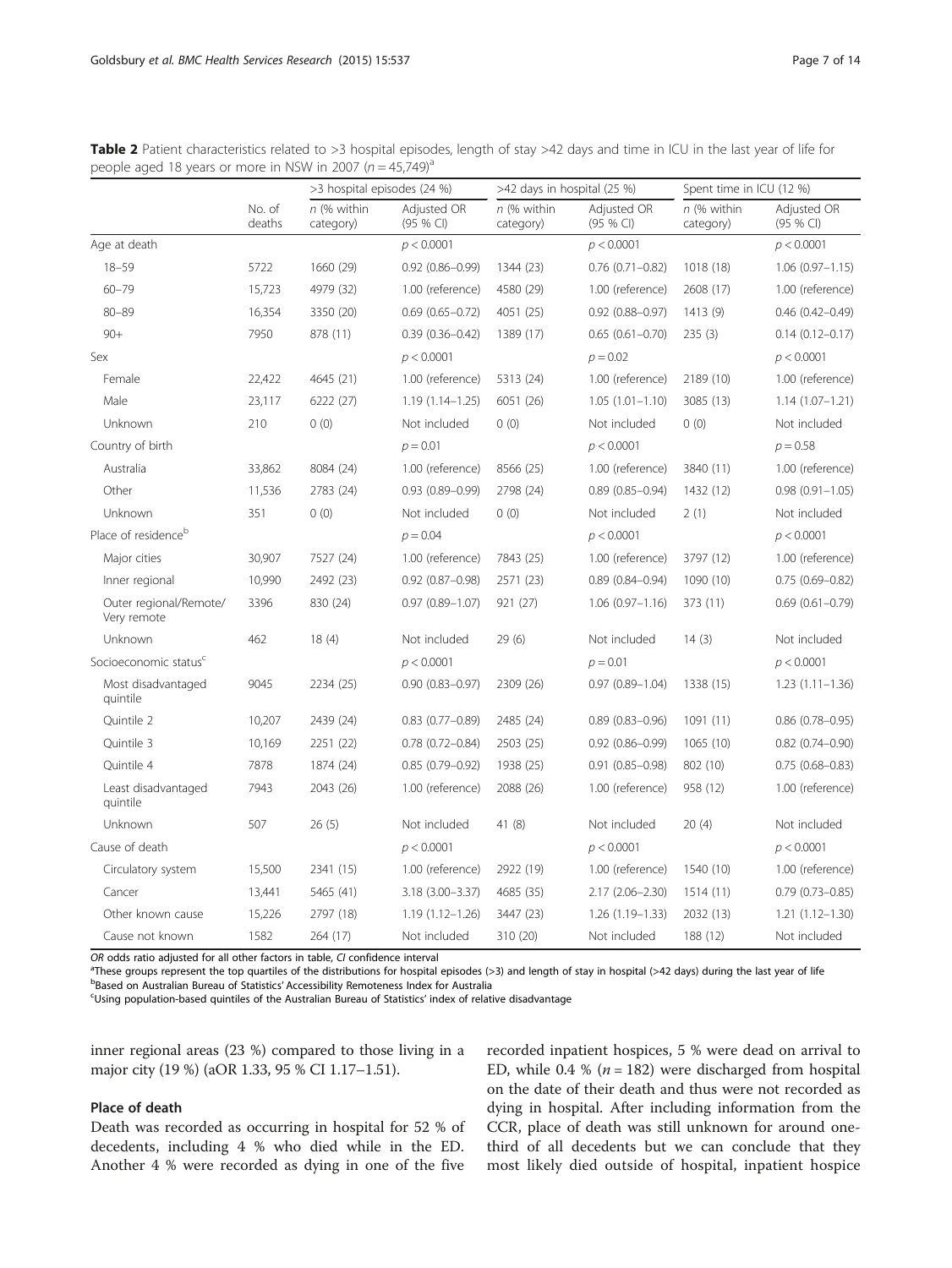|                                   |                | >3 ED presentations (18 %) |                       |  |  |
|-----------------------------------|----------------|----------------------------|-----------------------|--|--|
|                                   | No. of deaths  | n (% within category)      | Adjusted OR (95 % CI) |  |  |
| Age at death                      |                |                            | p < 0.0001            |  |  |
| $18 - 59$                         | 3624           | 775 (21)                   | $1.04(0.94 - 1.14)$   |  |  |
| $60 - 79$                         | 9607           | 1968 (20)                  | 1.00 (reference)      |  |  |
| $80 - 89$                         | 10,269         | 1751 (17)                  | $0.87(0.81 - 0.94)$   |  |  |
| $90+$                             | 4984           | 586 (12)                   | $0.61(0.55 - 0.68)$   |  |  |
| Sex                               |                |                            | p < 0.0001            |  |  |
| Female                            | 14,208         | 2263 (16)                  | 1.00 (reference)      |  |  |
| Male                              | 14,276         | 2817 (20)                  | $1.18(1.11 - 1.26)$   |  |  |
| Country of birth                  |                |                            | p < 0.0001            |  |  |
| Australia                         | 18,924         | 3191 (17)                  | 1.00 (reference)      |  |  |
| Other                             | 9473           | 1889 (20)                  | $1.14(1.07 - 1.22)$   |  |  |
| Unknown                           | 87             | 0(0)                       | Not included          |  |  |
| Place of residence <sup>b</sup>   |                |                            | $p = 0.01$            |  |  |
| Major cities                      | 26,830         | 4725 (18)                  | 1.00 (reference)      |  |  |
| Inner regional                    | 1651           | 355 (22)                   | $1.18(1.04 - 1.34)$   |  |  |
| Unknown                           | $\overline{3}$ | 0(0)                       | Not included          |  |  |
| Socioeconomic status <sup>c</sup> |                |                            | p < 0.0001            |  |  |
| Most disadvantaged quintile       | 4394           | 1002 (23)                  | 1.80 (1.63-1.99)      |  |  |
| Quintile 2                        | 4808           | 1044 (22)                  | $1.69(1.53 - 1.87)$   |  |  |
| Quintile 3                        | 4392           | 767 (17)                   | $1.35(1.22 - 1.50)$   |  |  |
| Quintile 4                        | 6958           | 1251 (18)                  | $1.40(1.27 - 1.53)$   |  |  |
| Least disadvantaged quintile      | 7884           | 1016 (13)                  | 1.00 (reference)      |  |  |
| Unknown                           | 48             | 0(0)                       | Not included          |  |  |
| Cause of death                    |                |                            | p < 0.0001            |  |  |
| Circulatory system                | 9462           | 1378 (15)                  | 1.00 (reference)      |  |  |
| Cancer                            | 8547           | 1743 (20)                  | $1.33(1.23 - 1.45)$   |  |  |
| Other known cause                 | 9626           | 1805 (19)                  | $1.30(1.20 - 1.40)$   |  |  |
| Cause not known                   | 849            | 154 (18)                   | Not included          |  |  |

<span id="page-9-0"></span>Table 3 Patient characteristics related to >3 ED presentations in the last year of life for people aged 18 years or more in the Greater Sydney Area of NSW in 2007 ( $n = 28,484$ )<sup>a</sup>

<sup>a</sup>This group represents the top quartile of the distribution for ED presentations (>3) during the last year of life

b<br>Based on Australian Bureau of Statistics' Accessibility Remoteness Index for Australia<br>Statistics' index of relation based quintiles of the Australian Bureau of Statistics' index of relati

Using population-based quintiles of the Australian Bureau of Statistics' index of relative disadvantage

or an ED. Restricting analyses to decedents from the Greater Sydney Area (where recording of presentations to ED was most complete), the distribution of place of death was similar to that for all adults in NSW. Fifteen percent of decedents aged 18–59 years (845/5722) were dead on arrival at the ED, compared with 5 % of decedents aged 60–79 years (796/15,723), 2 % aged 80–89 years (361/16,354) and only 1 % of decedents aged 90 years or more (73/7950).

Of the key patient characteristics of interest, dying in a hospital or inpatient hospice was more common for people who died from cancer (72 %) compared with people who died from diseases of the circulatory system (46 %) (aOR 2.64, 95 % CI 2.51–2.78), while it was less common for decedents aged 90 years or more (39 %) or 18–59 years (56 %) compared with 60–79 years (66 %) (aOR 0.46, 95 % CI 0.43–0.49 and aOR 0.68, 95 % CI 0.64–0.73 respectively).

# Deaths due to external causes

Five percent ( $n = 2140$ ) of adult deaths were due to external causes (including falls, self-harm, traffic accidents). These causes were most common for decedents aged 18–59 years, with 20 % of this group dying from external causes compared with only 2–3 % in other age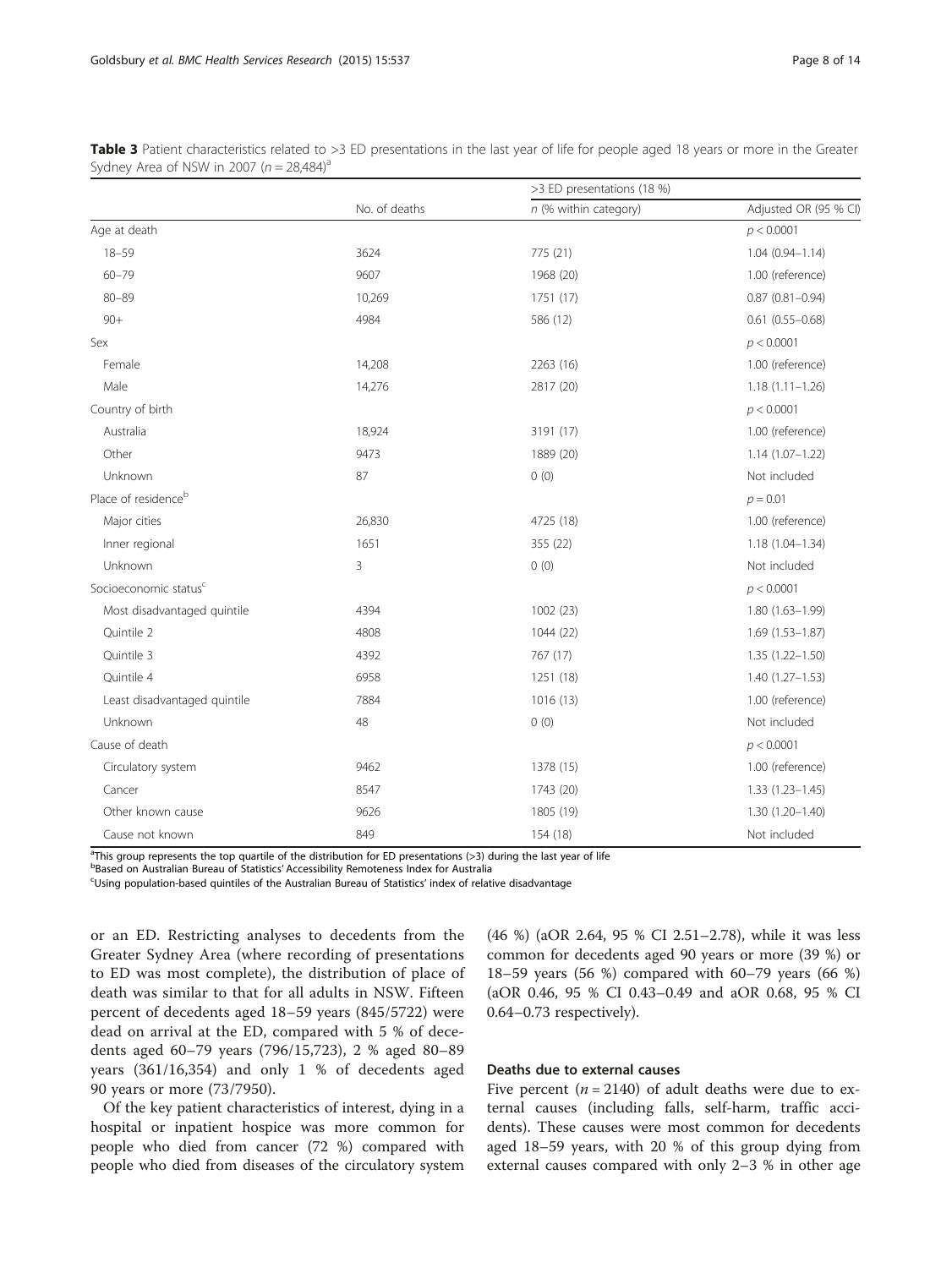|                                                     | Number of deaths (%) | Cumulative deaths (%) <sup>d</sup> |
|-----------------------------------------------------|----------------------|------------------------------------|
| Palliative care indicator 1                         |                      |                                    |
| Admitted to an inpatient hospice                    | 2170(5)              | 2170(5)                            |
| "Saw palliative team"                               | 6609 (14)            | 6909 (15)                          |
| Palliative care indicator 2                         |                      |                                    |
| Admitted to an inpatient hospice                    | 2170(5)              | 2170(5)                            |
| "Saw palliative team"                               | 6609 (14)            | 6909 (15)                          |
| Palliative care bed (unit type)                     | 353(1)               | 6954 (15)                          |
| Service category "Palliative"                       | 5995 (13)            | 8228 (18)                          |
| Diagnosis "Palliative care"                         | 9842 (22)            | 10,652 (23)                        |
| Referred to palliative team/palliative unit/hospice | 1938 (4)             | 10,777 (24)                        |

<span id="page-10-0"></span>Table 4 Indicators of palliative care during hospital admissions in the last year of life for decedents aged 18 years or more in NSW in 2007 ( $n = 45.749$ )

<sup>a</sup>Cumulative total of admissions/deaths by row going down the table

groups. In all other sociodemographic groups, 3–6 % of decedents died from external causes. Compared with those dying from all other causes, lower proportions of people who died from external causes used all forms of hospital care except for ICU where the proportions were the same (12 %).

When deaths from external causes were excluded from the analyses, estimates of the odds ratios increased for each measure of hospital-based services used by 18–59 year old decedents compared with those aged 60–79 years, and the estimated odds ratios for "other causes" versus circulatory system deaths also increased slightly. For example, after excluding people who died from external causes there was no longer a significant difference between decedents aged 18–59 years and those aged 60–79 years dying in hospital or inpatient hospice (aOR 1.00, 95 % CI 0.93–1.07). All other odds ratios for those aged 18–59 years compared with those aged 60–79 years were closer to unity except for time in ICU, where the odds ratio increased to 1.26 (20 % vs 17 %, 95 % CI 1.15–1.37). The exclusion of external causes of death made very little difference to the remaining associations examined.

#### Procedures during hospital admissions

In addition to surgical and other clinical procedures, allied health interventions were recorded in the APDC. Overall there were 2988 different procedures recorded for people during their last year of life. The procedures recorded for the greatest number of people in the year prior to death were the allied health interventions of physiotherapy (54 % of decedents), social work (41 %) and occupational therapy (35 %), while the most common clinical "procedure" was a brain CT scan (23 %). Physiotherapy was the most common intervention, recorded in 51,537 (29 %) admissions, followed by dialysis in 35,238 (20 %) admissions, although dialysis was only recorded for 1 % of decedents, who on average had it recorded at 57 admissions each.

#### Final hospital admissions

The median length of stay for the final hospitalisation prior to death (but not necessarily ending in death) was 9 days (IQR 3–20), with 35 % of episodes being longer than 14 days and 15 % being longer than 30 days. Among the 37,497 decedents with at least one hospital admission during their last year of life, their final admission ended on the date of death for 68 %, a further 13 % had an admission ending up to 30 days before death and another 8 % had a hospital admission that ended up to 3 months prior to death.

Among the people who died in hospital, the hospital episode that ended in death had a median length of 9 days and was longer than 30 days for 16 %. Having more than 30 days in hospital immediately prior to death was more common for decedents from outer regional, remote or very remote areas (22 %) compared with those from major cities (15 %) (aOR 1.74, 95 % CI 1.53–1.97) and those who died from cancer (19 %) or other causes (16 %) compared to those who died from diseases of the circulatory system (13 %) (aOR 1.66, 95 % CI 1.52-1.82 and aOR 1.31, 95 % CI 1.20- 1.44 respectively). There were no other important associations with the key patient characteristics of interest.

Twelve percent of decedents died during a hospital episode flagged with palliative care indicator 1 (i.e. in an inpatient hospice or flagged with "saw palliative team") and 18 % died during an episode that had mention of "palliative care". The corresponding proportions were highest for people who died from cancer: 31 and 46 % respectively, compared to 3 and 6 % respectively for deaths from diseases of the circulatory system.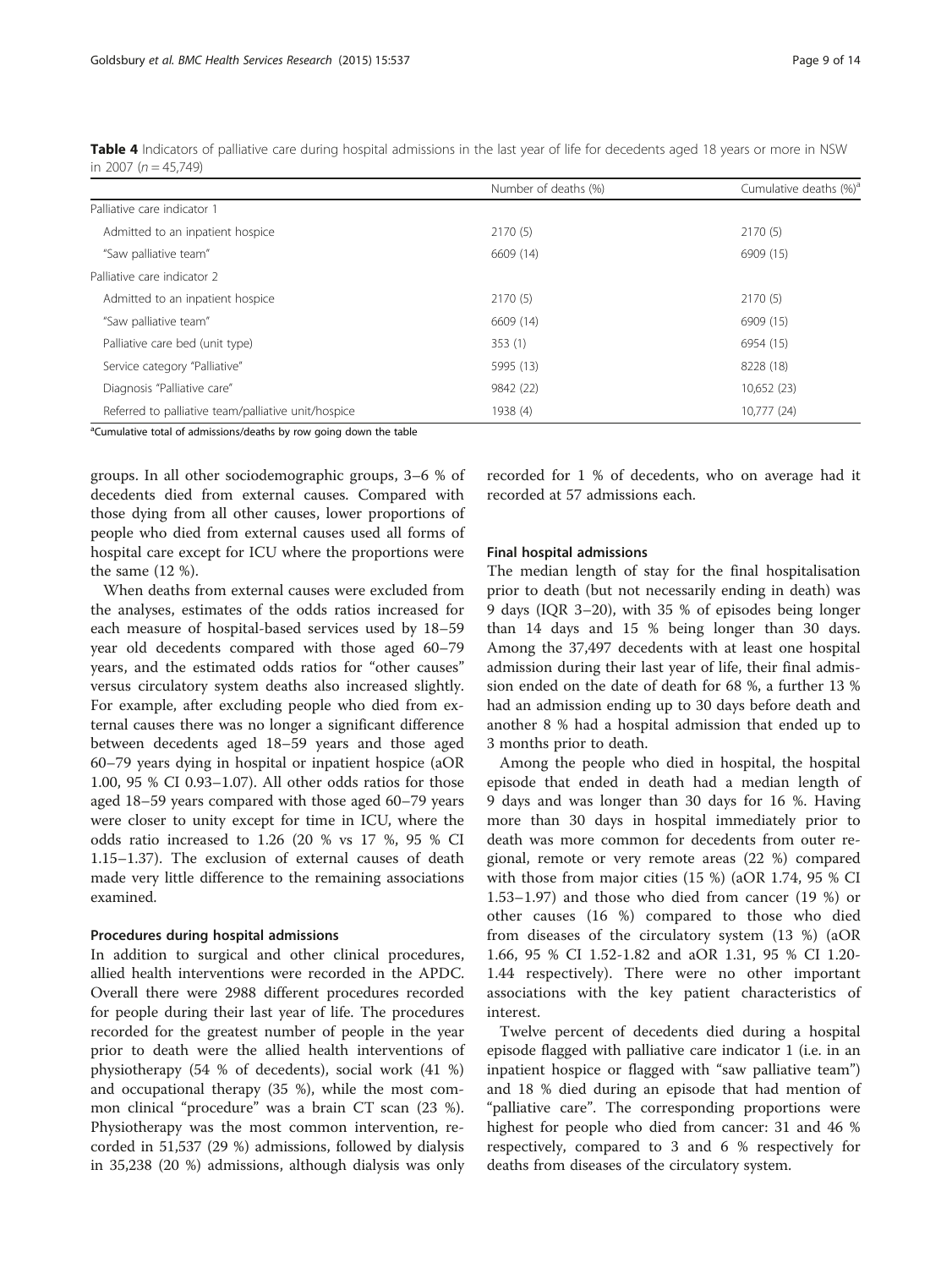|                                   |        | Palliative care indicator 1 (15 %)                          |                        | Palliative care indicator 2 (24 %) |                        |  |
|-----------------------------------|--------|-------------------------------------------------------------|------------------------|------------------------------------|------------------------|--|
|                                   |        | No. of deaths $n$ (% within category) Adjusted OR (95 % CI) |                        | n (% within category)              | Adjusted OR (95 % CI)  |  |
| Age at death                      |        |                                                             | p < 0.0001             |                                    | p < 0.0001             |  |
| $18 - 59$                         | 5722   | 1068 (19)                                                   | $0.89$ $(0.82 - 0.97)$ | 1601 (28)                          | $0.86$ (0.80-0.93)     |  |
| $60 - 79$                         | 15,723 | 3384 (22)                                                   | 1.00 (reference)       | 5109 (32)                          | 1.00 (reference)       |  |
| $80 - 89$                         | 16,354 | 1936 (12)                                                   | $0.73$ $(0.68 - 0.78)$ | 3160 (19)                          | $0.74(0.70 - 0.79)$    |  |
| $90+$                             | 7950   | 521(7)                                                      | $0.54(0.49 - 0.61)$    | 907 (11)                           | $0.56(0.51 - 0.61)$    |  |
| Sex                               |        |                                                             | $p = 0.45$             |                                    | $p = 0.53$             |  |
| Female                            | 22,422 | 3121 (14)                                                   | 1.00 (reference)       | 4877 (22)                          | 1.00 (reference)       |  |
| Male                              | 23,117 | 3788 (16)                                                   | $0.98(0.92 - 1.04)$    | 5900 (26)                          | $0.98(0.93 - 1.04)$    |  |
| Unknown                           | 210    | 0(0)                                                        | Not included           | 0(0)                               | Not included           |  |
| Country of birth                  |        |                                                             | p < 0.0001             |                                    | p < 0.0001             |  |
| Australia                         | 33,862 | 4649 (14)                                                   | 1.00 (reference)       | 7650 (23)                          | 1.00 (reference)       |  |
| Other                             | 11,536 | 2258 (20)                                                   | $1.28(1.20-1.37)$      | 3125 (27)                          | $1.17(1.10-1.24)$      |  |
| Unknown                           | 351    | 2(1)                                                        | Not included           | 2(1)                               | Not included           |  |
| Place of residence <sup>a</sup>   |        | p < 0.0001                                                  |                        |                                    | p < 0.0001             |  |
| Major cities                      | 30,907 | 5538 (18)                                                   | 1.00 (reference)       | 7809 (25)                          | 1.00 (reference)       |  |
| Inner regional                    | 10,990 | 1060 (10)                                                   | $0.46$ $(0.42 - 0.50)$ | 2201 (20)                          | $0.75(0.70 - 0.81)$    |  |
| Outer regional/Remote/Very remote | 3396   | 297 (9)                                                     | $0.36(0.31 - 0.42)$    | 746 (22)                           | $0.81$ (0.72-0.90)     |  |
| Unknown                           | 462    | 14(3)                                                       | Not included           | 21(5)                              | Not included           |  |
| Socioeconomic statusb             |        |                                                             | p < 0.0001             |                                    | $p = 0.01$             |  |
| Most disadvantaged quintile       | 9045   | 1409 (16)                                                   | $1.27(1.15 - 1.40)$    | 2231 (25)                          | $1.02(0.93 - 1.12)$    |  |
| Ouintile 2                        | 10,207 | 1317 (13)                                                   | $0.86$ (0.78-0.95)     | 2238 (22)                          | $0.76$ (0.69-0.82)     |  |
| Quintile 3                        | 10,169 | 1405 (14)                                                   | $0.88(0.80 - 0.97)$    | 2133 (21)                          | $0.72$ $(0.66 - 0.79)$ |  |
| Quintile 4                        | 7878   | 1358 (17)                                                   | $1.02(0.93 - 1.12)$    | 2039 (26)                          | $0.99(0.90 - 1.07)$    |  |
| Least disadvantaged quintile      | 7943   | 1403 (18)                                                   | 1.00 (reference)       | 2109 (27)                          | 1.00 (reference)       |  |
| Unknown                           | 507    | 17(3)                                                       | Not included           | 27(5)                              | Not included           |  |
| Cause of death                    |        |                                                             | p < 0.0001             |                                    | p < 0.0001             |  |
| Circulatory system                | 15,500 | 679(4)                                                      | 1.00 (reference)       | 1227 (8)                           | 1.00 (reference)       |  |
| Cancer                            | 13,441 | 5253 (39)                                                   | 12.88 (11.81-14.05)    | 7841 (58)                          | 14.89 (13.88-15.96)    |  |
| Other known cause                 | 15,226 | 896 (6)                                                     | $1.30(1.17 - 1.44)$    | 1564 (10)                          | 1.29 (1.19-1.39)       |  |
| Cause not known                   | 1582   | 81(5)                                                       | Not included           | 145(9)                             | Not included           |  |

<span id="page-11-0"></span>

| Table 5 Patient characteristics related to hospital-based palliative care in the last year of life for people aged 18 years or more in |  |  |  |  |  |
|----------------------------------------------------------------------------------------------------------------------------------------|--|--|--|--|--|
| NSW in 2007 (n = 45,749)                                                                                                               |  |  |  |  |  |

Palliative Care Indicator 1 admitted to an inpatient hospice or had a hospital admission flagged with "saw palliative team", Palliative Care Indicator 2 any mention of current or future palliative care (including Indicator 1) or referred to an inpatient hospice, OR odds ratio adjusted for all other factors in table, CI confidence interval <sup>a</sup>Based on Australian Bureau of Statistics' Accessibility Remoteness Index for Australia

bUsing population-based quintiles of the Australian Bureau of Statistics' index of relative disadvantage

# Discussion

#### Main findings

There was substantial variation in the hospital-based end-of-life experiences for different groups of decedents. For example: hospitalisations and records of hospitalbased palliative care were more frequent for those dying from cancer compared to other common causes; ED presentations were more common for decedents from more disadvantaged areas; and hospitalisations, ED

presentations and time in intensive care were less common for decedents aged 90 years or more.

Over one-third (35 %) of decedents spent more than 30 days in hospital in their last year of life. The proportions in hospital and numbers of hospitalisations in this study are similar to those reported in previous Australian studies for subgroups of decedents, with around 80 % admitted to hospital in their last year of life [[5, 7](#page-14-0)], more hospital use for those who died from cancer [\[8](#page-14-0)]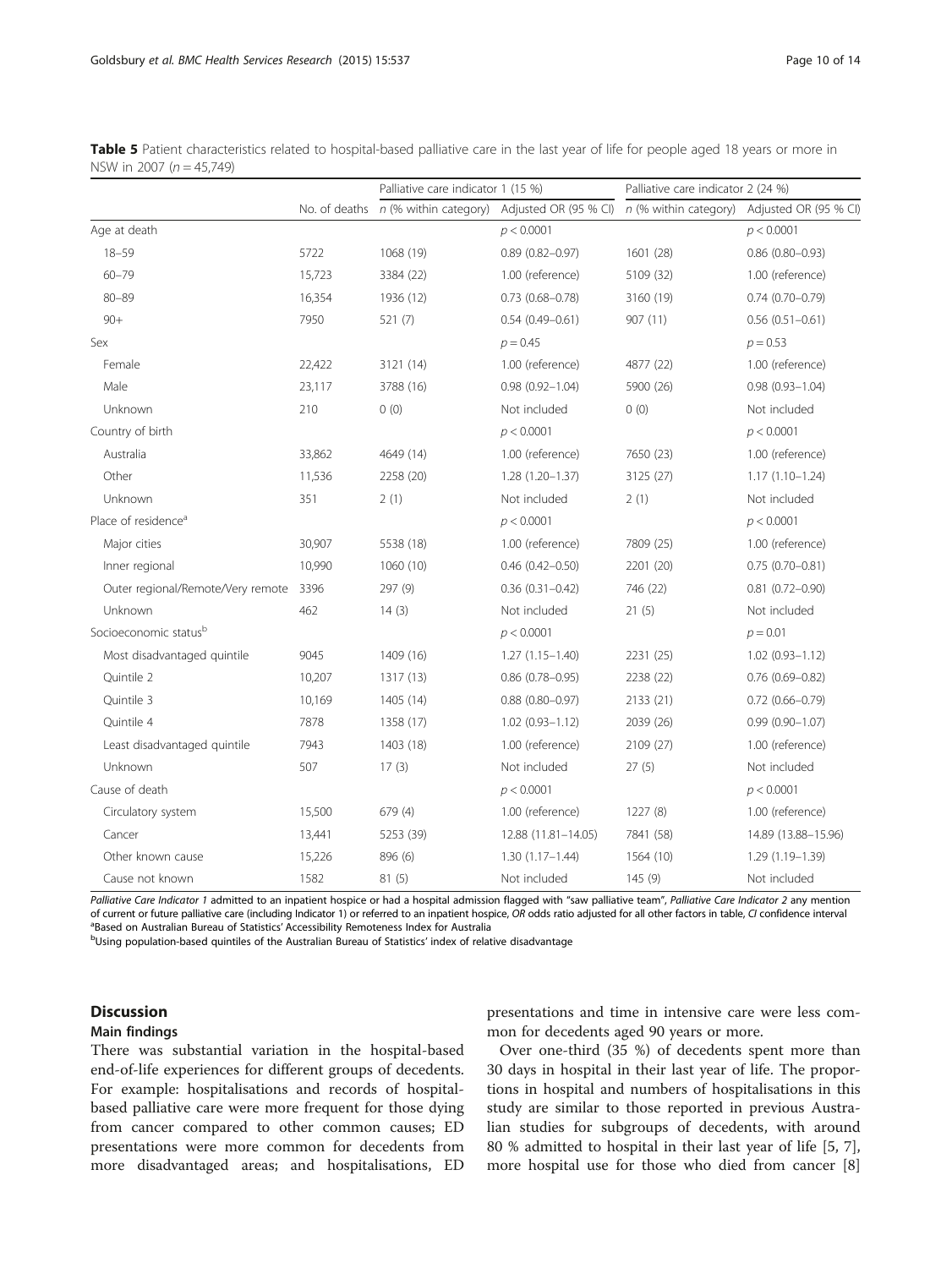and very elderly decedents having fewer hospital admissions [[7](#page-14-0)]. Population-based studies from other developed countries have reported similar levels of hospitalisation [[19](#page-15-0)–[24\]](#page-15-0) or trends by age [[20](#page-15-0), [25](#page-15-0)] or cause of death [[19](#page-15-0), [24](#page-15-0)–[26\]](#page-15-0). Over 40 % of decedents were admitted to two or more different hospitals, which, together with a previous USA study that reported a median of three healthcare transitions in the last 3 months of life [[24](#page-15-0)], highlights the potential value of reliable information flow between hospitals for individual patients.

Given that people close to death might be more likely to encounter EDs at a time of profound symptom burden, data on ED presentations are essential to provide a comprehensive picture of the end-of-life experience. This is highlighted by the finding that 30 % of people who died in the Greater Sydney Area presented to the ED in the last week of life and 52 % presented in the final month. We found the numbers of ED presentations were higher for people from lower socioeconomic areas and those who died at a younger age. A recent review of ED use by cancer patients at the end of life reported similar results [\[27](#page-15-0)]. It has been suggested that people in areas of greater disadvantage might use the ED as a form of GP service, although this has been refuted by others [[8,](#page-14-0) [28](#page-15-0)–[31](#page-15-0)]. Overall the proportion of people presenting to an ED in the last year of life was similar to previous studies [[8](#page-14-0), [32\]](#page-15-0). Due to the incomplete coverage of the EDDC we could not examine the effect of living in rural or remote areas on ED presentations as analyses were restricted to those resident in the Greater Sydney Area.

It is important to note the constraints on our understanding of the use of palliative care services due to the current approach to data collection for this area of care in NSW. That stated, as has been reported elsewhere [e.g. [[25, 33](#page-15-0)–[38\]](#page-15-0)], the evidence we have that relates to both the use and the mention of hospital-based palliative care services suggests these services were most commonly provided for people who died from cancer. This could be due to more established patterns of referral to specialised palliative care for cancer patients compared to people with other illnesses, along with there often being a better understood disease trajectory for cancer compared to others [[35, 39](#page-15-0)]. Our data and that of others, however, raises questions about the reasons behind the disparities in relation to the use and mention of palliative care services for decedents who died from cancer versus those who died from a non-cancer illness, and whether access to and provision of palliative care for people dying from non-cancer causes is appropriately aligned with their needs [\[35](#page-15-0), [36, 38, 40](#page-15-0)]. We also found that use and mention of hospital-based palliative care was less common among very elderly decedents and those not in major cities, as reported in a previous Western Australian study that also included community-based palliative care [\[33](#page-15-0)]. A

recent UK-based review also described potentially inequitable provision of palliative care to various subgroups of decedents, such as those with non-cancer diseases and the very elderly [[38\]](#page-15-0). Again, further work is needed to align these findings with a better understanding of the palliative care needs of this population.

Information on admissions to an inpatient hospice was limited, as it was only possible, using the existing data collection methods, to identify five stand-alone inpatient hospices that have their own unique institution code recorded in the APDC, all located in the Sydney metropolitan area. Inpatient hospice and palliative care beds and units are available at a number of other facilities in NSW, but there is no comprehensive method of distinguishing between admissions to these beds and admissions to other wards. Thus, while our results did indicate that inpatient hospice admissions were less common for people living in remote areas, it is not possible to accurately report on whether there are indeed fewer admissions to inpatient hospice or palliative care beds in these areas. This problem speaks to the importance of the need for refinement of current approaches to data collection.

Time in an ICU in the last year of life was most common for younger decedents, perhaps suggesting more ICU services were being directed towards people with the most years of life to gain. ICU admissions were less common for people who died from cancer, potentially due to these decedents often having a less precipitous decline in health towards the end of life and potentially having a stage of illness that resulted in their condition being less amenable to ICU interventions. These findings are similar to those from previous international studies of intensive care use by age [\[25, 41, 42\]](#page-15-0), for cancer deaths compared with other causes [[37](#page-15-0), [41](#page-15-0)–[43](#page-15-0)], and for ICU use overall [\[32\]](#page-15-0). We found that 6 % of deaths occurred during a hospital admission that included time in an ICU, which is similar to that reported in the UK and Belgium [\[25, 44](#page-15-0)], but lower than the approximately 20 % reported by large population-based studies in the USA [\[21, 24](#page-15-0), [41](#page-15-0), [44\]](#page-15-0).

Fifty-five percent of deaths were recorded as occurring in a hospital or inpatient hospice. This is similar to results reported by other Australian studies, which also found that just over half of all deaths occurred in hospital [[5](#page-14-0)–[10\]](#page-14-0) and that the proportions of deaths in hospital were higher for people dying from cancer [[10\]](#page-14-0) and lower for the very elderly [[6, 7](#page-14-0)]. Internationally there is wide variation in the distribution of place of death, with the proportion of people dying in acute hospitals generally ranging from 45 to 67 % [\[13](#page-15-0)–[15](#page-15-0)], and with the same trend of a lower proportion of the elderly dying in hospital [[13, 15\]](#page-15-0). The importance of having detailed local information is exemplified by a study of people dying from cancer in London and New York, which found place of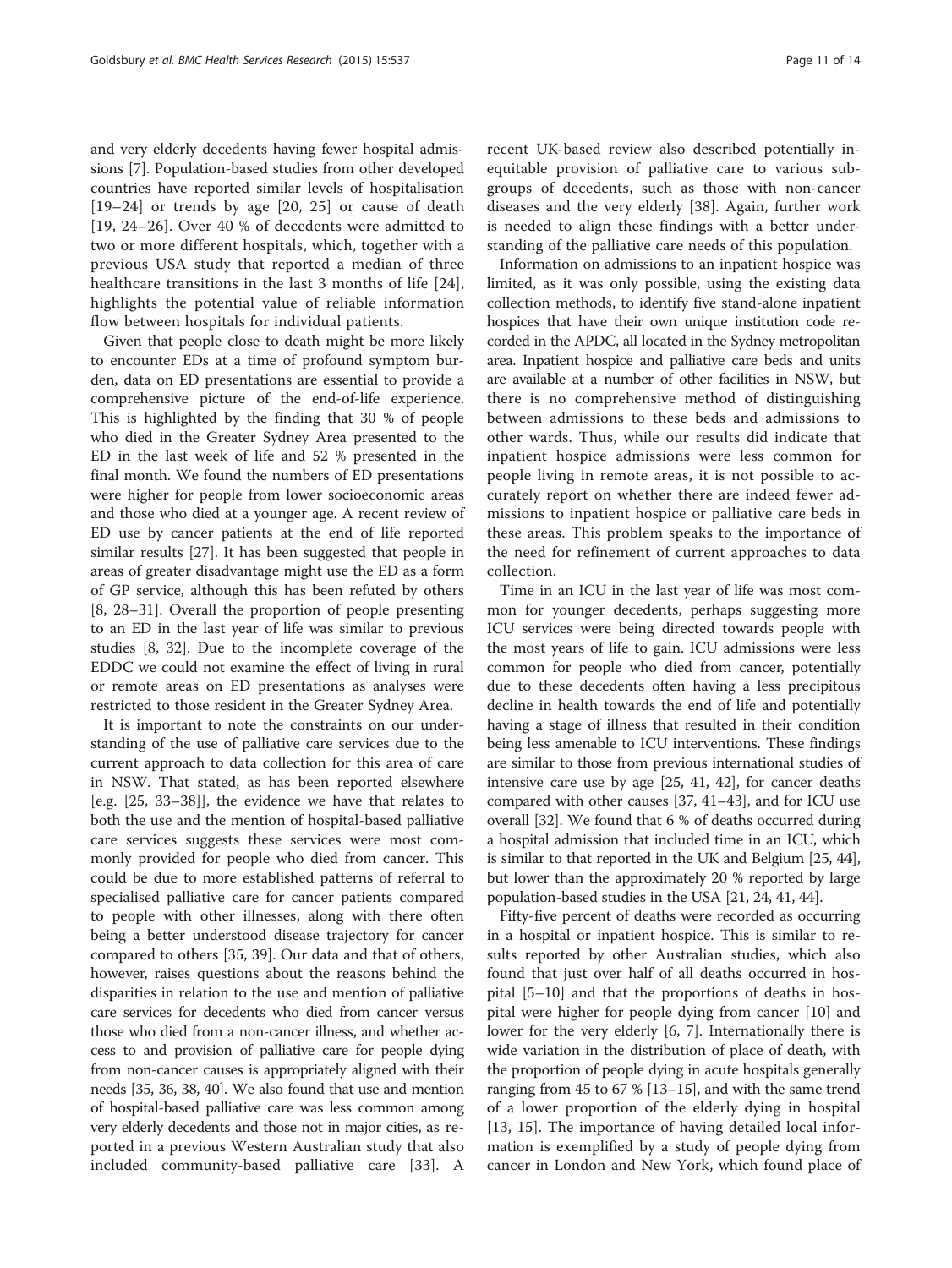death varied significantly by patient and area characteristics [\[45\]](#page-15-0). Current information is also valuable, as, for example, it has been reported that the proportion of deaths occurring at home in the UK has varied from 31 % in 1974 to 18 % in 2003 and 21 % in 2010 [[46](#page-15-0), [47](#page-15-0)], although little variation was reported over the same period of time in a study of cancer deaths in NSW [\[3](#page-14-0)].

# Limitations

This study has some limitations. During the study period, the EDDC did not capture presentations to all EDs in NSW, so we were unable to provide a "whole-of-state" description of ED presentations during the last year of life. We therefore restricted the analyses to the area which we believed to have almost complete capture of ED presentations covering over 60 % of the NSW population. We could not reliably identify all people who were admitted to an inpatient hospice, as there were only five standalone inpatient hospices or inpatient palliative care units in NSW with their own institution codes. Admissions to inpatient hospice beds within larger hospital facilities could not be identified even though such beds are known to be available in a number of hospital facilities throughout NSW. Also, due to data not being made available, there was no coded cause of death information from the ABS for a substantial proportion of people who died in December 2007. However, we are relatively confident that this data limitation did not significantly affect our results, as the distribution of causes of death for those dying in December, where the data were available, was very similar to that for all other months, and the CCR data made it possible to identify a large number of cancer deaths for those with no information from the ABS Mortality data. Furthermore, when we excluded all people who died in December the results were not materially different to those reported. An additional limitation of the study is that restrictions on ABS Mortality data availability meant that we were limited to using data that are now around 8 years old. However, we suggest it would be unlikely that that there have been substantial changes in practice between 2006 - 2007 and the present day. Pleasingly, at the time of submission of this paper, more recent data were beginning to become available.

More generally, we cannot use these data sources to identify the "appropriateness" of care, as these data sources do not contain any patient-reported outcomes, nor do they address priorities and needs of the decedents or their carer(s). In addition, comorbid conditions are not comprehensively recorded in these data sets and so it is not possible to assess the potentially important impact of these conditions [[48](#page-15-0)]. Nevertheless, the data from this study provide insights into patterns of hospital service utilisation for those dying in NSW hospitals, although little insight into the community care and

services provided during the last year of life for either those who ultimately die in hospital or those who die in the community. Clearly access to community care dramatically impacts the experience of the last year of life and these data would be useful to complement our hospital data to provide a more comprehensive overview of dying in NSW. The multiple and variable community data sources for community care information are currently not readily accessible for record linkage studies. In addition to the identification of limitations in hospitalbased information about palliative care specialist input, the data set did not allow for analysis of palliative care provided in the community setting, so we could not accurately describe primary and specialist palliative care service use in either of these settings. We contend that it is important to address these data gaps in order to provide more comprehensive descriptions of service use at the end of life, particularly palliative care, through administrative health datasets. This may serve to illuminate the discrepancies identified and any anomalous findings.

Finally, our analyses used data obtained through probabilistic record linkage, so it is possible that there were a small number of incorrect linkages of APDC or EDDC records, although the CHeReL estimated that there were only around 0.4 % false positive linkages and less than 0.5 % false negative linkages. We identified a small number of hospital admissions and ED presentations which could not be reconciled with the date of death, which if considered to be false positive linkages would equate to <0.1 % false positive linkages between the death data and hospital or ED records.

## **Strengths**

Despite these potential limitations, the data we have used provide powerful population-based information about end-of-life experiences and hospital services utilisation for an entire state during a full calendar year. This study includes all adult decedents, whereas most previous studies have been restricted to decedents aged over 65 years or with certain diseases. Our only exclusion was those aged less than 18 years, who comprise only 1 % of all deaths. This is the first study in Australia to describe use of hospital-based services at the end of life including numbers of hospitalisations and ICU use for all causes of death among all adults for a whole state, and only the second to report on place of death for all adult decedents (the first in NSW). While our results were reasonably similar to those from previous Australian studies of decedents aged over 65 years, the major difference was that, as we included all causes of death, we found different patterns of hospital and ED use [[8](#page-14-0)], palliative care [\[10](#page-14-0)] and place of death [[3\]](#page-14-0) compared with studies examining specific causes such as cancer. For example, we found that people who die from cancer are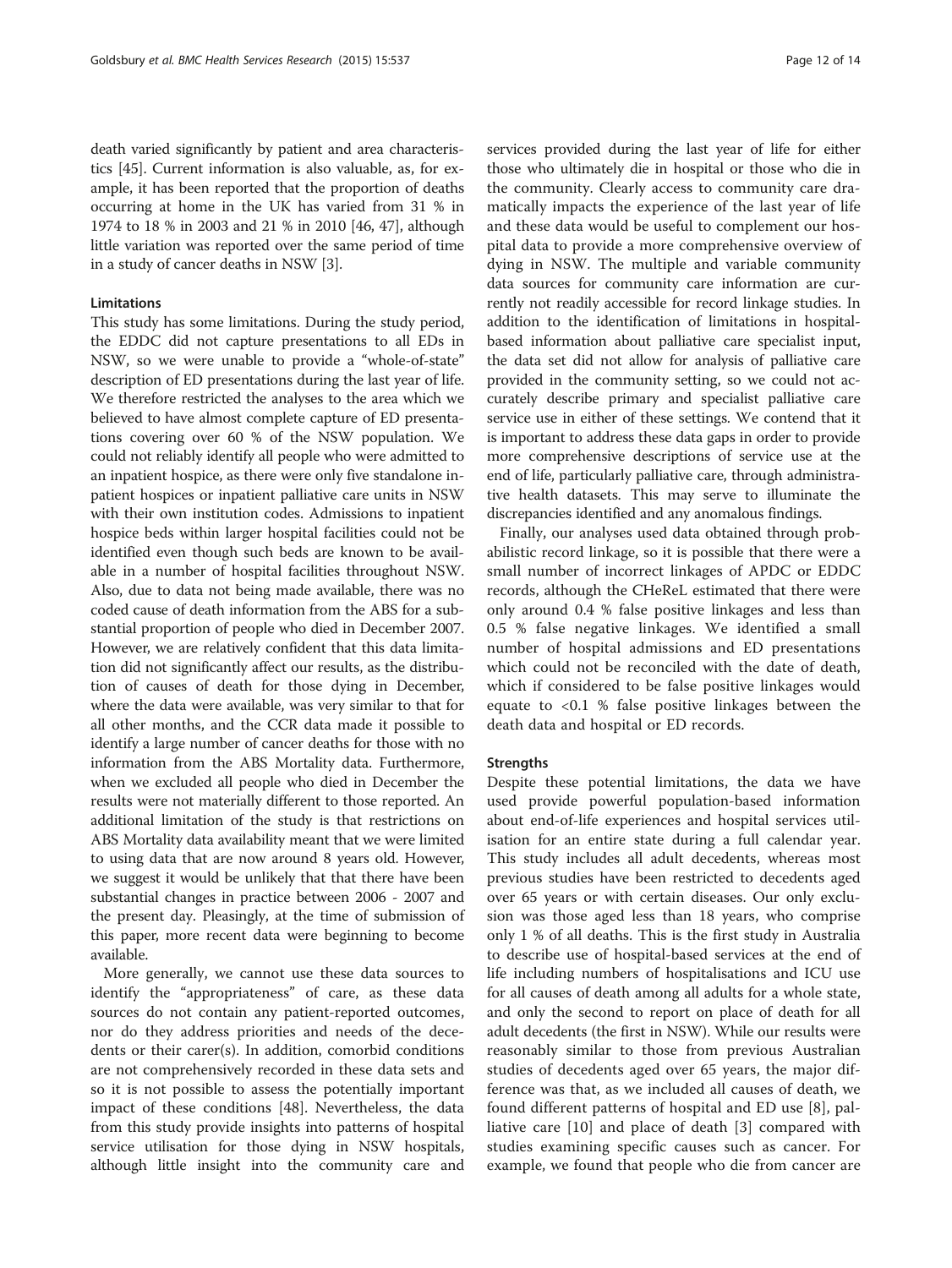<span id="page-14-0"></span>more likely to spend more time in hospital and die in hospital than those dying from other causes. This more comprehensive description is important for understanding the different patterns of hospital-based end-of-life care and resource use. We have also included what we believe is the most comprehensive report to date of ED presentations, hospital-based palliative care and a description of hospitalbased procedures undertaken at the end of life across NSW, giving an information-rich census of the use of these services towards the end-of-life. The data we used are being collected routinely and the linkage process is established and ongoing, which makes it possible to routinely update the summaries reported here and monitor activity over time, provided the coded cause of death information is available. These data will enable ongoing monitoring of the association between decedent characteristics (e.g. demographics, cause of death, residential and geographical indicators of socioeconomic disadvantage) and acute hospital-based services utilisation.

These data also provide a necessary foundation for asking the next set of questions. Such questions, for addressing in subsequent studies, would require a methodological approach other than record linkage. These could include investigating the reasons behind any differences identified in acute hospital-based services utilisation, whether and why some population groups encounter more barriers than others in service access and how all of this relates to the needs of individuals. With the foundation of this study, and the data from further studies addressing such questions, the planning of health services can be based around the goal of meeting clearly quantified needs and addressing identified barriers to service access.

## Conclusions

We found substantial differences in the utilisation of hospital-based services in the last year of life according to age, cause of death and place of residence. The results provide a necessary foundation for the planning of future health service needs and also help to identify areas for attention in the delivery and monitoring of end-of-life care. These existing health data collections give a highly informative description of hospital-based end-of-life experiences, providing a reliable, relatively inexpensive and ongoing source of population-wide information as well as insights into areas where the refining of data collection would assist in future analyses.

#### Abbreviations

ABS: Australian Bureau of Statistics; APDC: Admitted Patient Data Collection; CCR: Central Cancer Registry; ED: Emergency Department; EDDC: Emergency Department Data Collection; ICU: Intensive care unit; IQR: Interquartile range; NSW: New South Wales; RBDM: Register of Births, Deaths and Marriages.

#### Competing interests

The authors declare that they have no competing interests.

#### Authors' contributions

DLO and JMI conceived and designed the study. DLO and DEG acquired the data. DEG analysed the data with input from DLO and JMI. DEG, DLO and JMI drafted the manuscript. All authors (DEG, DLO, AG, AW, JLP, PMD and JMI) were involved in revising the manuscript and all read and approved the final manuscript.

#### Acknowledgements

This work was supported by Cancer Institute NSW via a NSWOG Project Support Application. JMI and JLP conducted this research with funding support from the Cancer Institute NSW Academic Chairs Program. AG is funded through a Cancer Institute NSW grant. Yaping Liu and Clare Kahn assisted with the literature search. We thank the NSW Ministry of Health and the NSW Central Cancer Registry for making the data available for this study. The views here are those of the authors and were not influenced by the funding bodies.

#### Author details

<sup>1</sup> Cancer Research Division, Cancer Council New South Wales, Sydney Australia. <sup>2</sup>Sydney School of Public Health, University of Sydney, Sydney, Australia. <sup>3</sup>School of Medicine and Public Health, University of Newcastle, Newcastle, Australia. <sup>4</sup>Centre for Oncology Education and Research Translation (CONCERT), Ingham Institute for Applied Medical Research, South Western Sydney Clinical School, University of New South Wales, Sydney, Australia. <sup>5</sup>School of Nursing and Midwifery, Faculty of Health, Engineering and Science, Edith Cowan University, Perth, Western Australia, Australia. 6 Faculty of Health, University of Technology Sydney, Sydney, Australia. <sup>7</sup>School of Nursing, Johns Hopkins University, Baltimore, MD, USA. <sup>8</sup>Sacred Heart Health Service, St Vincent's Health Network, Sydney, Australia. <sup>9</sup>UNSW Australia, Faculty of Medicine, St Vincent's Hospital Clinical School, Sydney, Australia.

### Received: 29 May 2015 Accepted: 30 November 2015 Published online: 04 December 2015

#### References

- 1. Australian Bureau of Statistics. Population Projections, Australia, 2006 to 2101 (cat. no. 3222.0). Canberra: Australian Bureau of Statistics; 2008.
- 2. O'Connell DL, Goldsbury DE, Davidson P, Girgis A, Phillips JL, Piza M, et al. Acute hospital-based services utilisation during the last year of life in New South Wales, Australia: methods for a population-based study. BMJ Open. 2014;4(3):e004455.
- 3. Tabor B, Tracey E, Glare P, Roder D. Place of death of people with cancer in NSW. A population based study. Sydney: Cancer Institute NSW; 2007.
- 4. Bureau of Health Information. The Insights Series: Emergency department utilisation by people with cancer. Sydney: Bureau of Health Information; 2014.
- 5. Kardamanidis K, Lim K, Da Cunha C, Taylor LK, Jorm LR. Hospital costs of older people in New South Wales in the last year of life. Med J Aust. 2007; 187(7):383–6.
- 6. McNamara B, Rosenwax L. Factors affecting place of death in Western Australia. Health Place. 2007;13(2):356–67.
- 7. Brameld KJ, Holman CD, Bass AJ, Codde JP, Rouse IL. Hospitalisation of the elderly during the last year of life: an application of record linkage in Western Australia 1985–1994. J Epidemiol Community Health. 1998;52(11):740–4.
- 8. Rosenwax LK, McNamara BA, Murray K, McCabe RJ, Aoun SM, Currow DC. Hospital and emergency department use in the last year of life: a baseline for future modifications to end-of-life care. Med J Aust. 2011;194(11):570–3.
- 9. Hunt RW, Fazekas BS, Luke CG, Roder DM. Where patients with cancer die in South Australia, 1990–1999: a population-based review. Med J Aust. 2001; 175(10):526–9.
- 10. Currow DC, Burns CM, Abernethy AP. Place of death for people with non-cancer and cancer illness in South Australia: a population-based survey. J Palliat Care. 2008;24(3):144–50.
- 11. NSW Agency for Clinical Innovation. Diagnostic report: to inform the model for palliative and end of life care service provision. Sydney: NSW Agency for Clinical Innovation; 2014.
- 12. Langton JM, Blanch B, Drew AK, Haas M, Ingham JM, Pearson SA. Retrospective studies of end-of-life resource utilization and costs in cancer care using health administrative data: a systematic review. Palliat Med. 2014;28(10):1167–96.